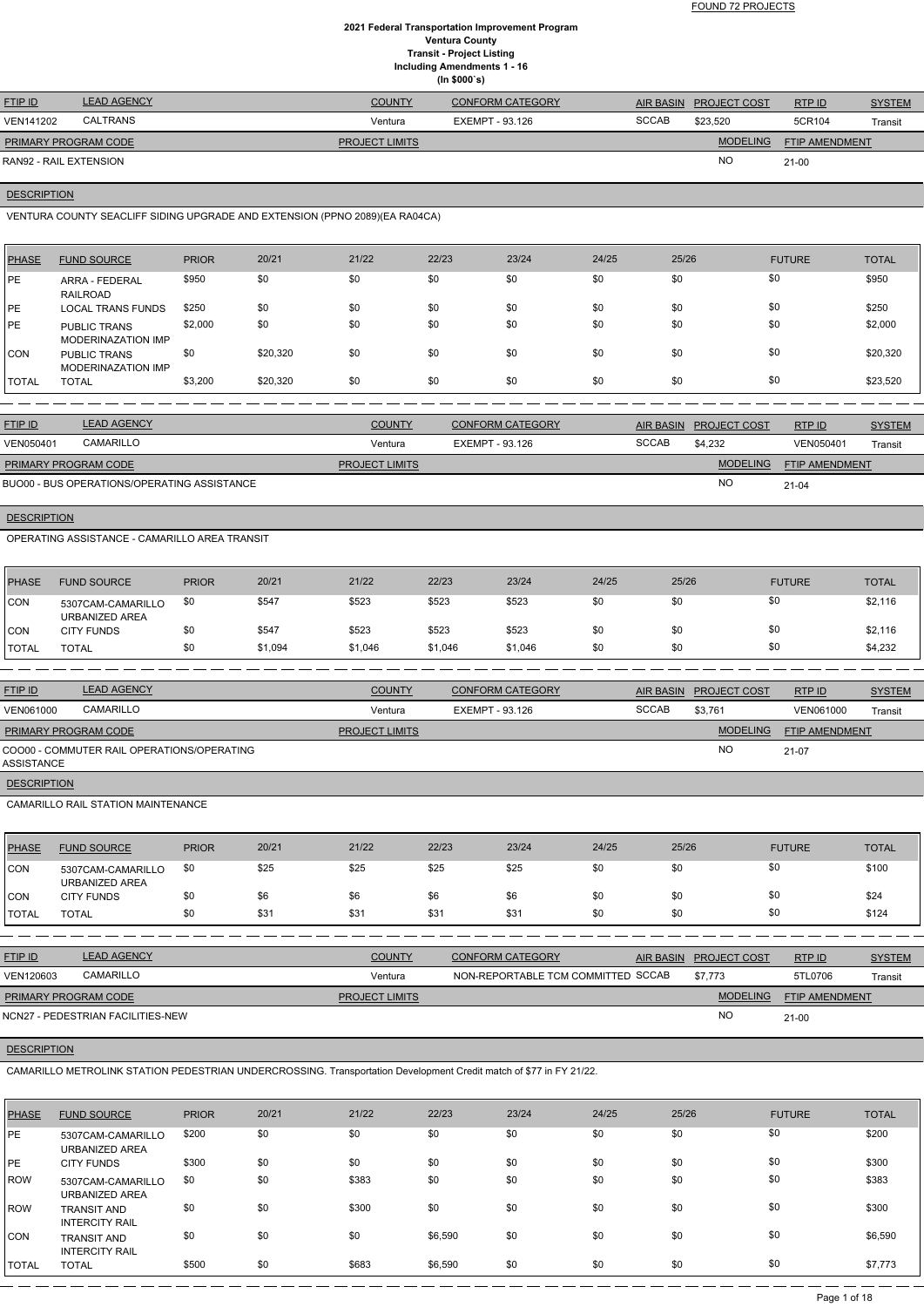|                    | <b>Ventura County</b><br><b>Transit - Project Listing</b><br><b>Including Amendments 1 - 16</b><br>(ln \$000's) |              |       |                       |       |                         |       |                  |                     |                |               |  |  |
|--------------------|-----------------------------------------------------------------------------------------------------------------|--------------|-------|-----------------------|-------|-------------------------|-------|------------------|---------------------|----------------|---------------|--|--|
| FTIP ID            | <b>LEAD AGENCY</b>                                                                                              |              |       | <b>COUNTY</b>         |       | <b>CONFORM CATEGORY</b> |       | <b>AIR BASIN</b> | PROJECT COST        | RTP ID         | <b>SYSTEM</b> |  |  |
| VEN130806          | CAMARILLO                                                                                                       |              |       | Ventura               |       | <b>EXEMPT - 93.126</b>  |       | <b>SCCAB</b>     | \$380               | 5TL0702        | Transit       |  |  |
|                    | PRIMARY PROGRAM CODE                                                                                            |              |       | <b>PROJECT LIMITS</b> |       |                         |       |                  | <b>MODELING</b>     | FTIP AMENDMENT |               |  |  |
| PLN40 - PLANNING   |                                                                                                                 |              |       |                       |       |                         |       |                  | <b>NO</b>           | $21-00$        |               |  |  |
| <b>DESCRIPTION</b> |                                                                                                                 |              |       |                       |       |                         |       |                  |                     |                |               |  |  |
|                    | <b>TRANSIT PLANNING</b>                                                                                         |              |       |                       |       |                         |       |                  |                     |                |               |  |  |
| <b>PHASE</b>       | <b>FUND SOURCE</b>                                                                                              | <b>PRIOR</b> | 20/21 | 21/22                 | 22/23 | 23/24                   | 24/25 | 25/26            |                     | <b>FUTURE</b>  | <b>TOTAL</b>  |  |  |
| CON                | 5307CAM-CAMARILLO<br>URBANIZED AREA                                                                             | \$0          | \$152 | \$152                 | \$0   | \$0                     | \$0   | \$0              |                     | \$0            | \$304         |  |  |
| <b>CON</b>         | <b>CITY FUNDS</b>                                                                                               | \$0          | \$38  | \$38                  | \$0   | \$0                     | \$0   | \$0              |                     | \$0            | \$76          |  |  |
| <b>TOTAL</b>       | <b>TOTAL</b>                                                                                                    | \$0          | \$190 | \$190                 | \$0   | \$0                     | \$0   | \$0              |                     | \$0            | \$380         |  |  |
|                    |                                                                                                                 |              |       |                       |       |                         |       |                  |                     |                |               |  |  |
| FTIP ID            | <b>LEAD AGENCY</b>                                                                                              |              |       | <b>COUNTY</b>         |       | <b>CONFORM CATEGORY</b> |       | <b>AIR BASIN</b> | <b>PROJECT COST</b> | RTP ID         | <b>SYSTEM</b> |  |  |
| VEN140801          | CAMARILLO                                                                                                       |              |       | Ventura               |       | <b>EXEMPT - 93.126</b>  |       | <b>SCCAB</b>     | \$2,239             | <b>REG0702</b> | Transit       |  |  |
|                    | PRIMARY PROGRAM CODE                                                                                            |              |       | <b>PROJECT LIMITS</b> |       |                         |       |                  | <b>MODELING</b>     | FTIP AMENDMENT |               |  |  |
| <b>ASSISTANCE</b>  | PAO00 - PARATRANSIT OPERATIONS/OPERATING                                                                        |              |       |                       |       |                         |       |                  | <b>NO</b>           | $21-00$        |               |  |  |
| <b>DESCRIPTION</b> |                                                                                                                 |              |       |                       |       |                         |       |                  |                     |                |               |  |  |
|                    | ADA PARATRANSIT SERVICE IN CAMARILLO                                                                            |              |       |                       |       |                         |       |                  |                     |                |               |  |  |
| PHASE              | <b>FUND SOURCE</b>                                                                                              | <b>PRIOR</b> | 20/21 | 21/22                 | 22/23 | 23/24                   | 24/25 | 25/26            |                     | <b>FUTURE</b>  | <b>TOTAL</b>  |  |  |
| <b>CON</b>         | 5307CAM-CAMARILLO<br>URBANIZED AREA                                                                             | \$0          | \$435 | \$452                 | \$452 | \$452                   | \$0   | \$0              |                     | \$0            | \$1,791       |  |  |
| <b>CON</b>         | <b>CITY FUNDS</b>                                                                                               | \$0          | \$109 | \$113                 | \$113 | \$113                   | \$0   | \$0              |                     | \$0            | \$448         |  |  |
| <b>TOTAL</b>       | <b>TOTAL</b>                                                                                                    | \$0          | \$544 | \$565                 | \$565 | \$565                   | \$0   | \$0              |                     | \$0            | \$2,239       |  |  |
|                    |                                                                                                                 |              |       |                       |       |                         |       |                  |                     |                |               |  |  |

| <b>FTIP ID</b>       | <b>LEAD AGENCY</b>                                  | <b>COUNTY</b>         | <b>CONFORM CATEGORY</b> |       | AIR BASIN PROJECT COST | RTPID                 | <b>SYSTEM</b> |
|----------------------|-----------------------------------------------------|-----------------------|-------------------------|-------|------------------------|-----------------------|---------------|
| <b>VEN190704</b>     | CAMARILLO                                           | Ventura               | EXEMPT - 93.126         | SCCAB | \$60                   | <b>REG0702</b>        | Transit       |
| PRIMARY PROGRAM CODE |                                                     | <b>PROJECT LIMITS</b> |                         |       | <b>MODELING</b>        | <b>FTIP AMENDMENT</b> |               |
|                      | PAR16 - PARATRANSIT VEHICLES-REPLACEMENT-GAS/DIESEL |                       |                         |       | <b>NC</b>              | $21 - 00$             |               |

# **DESCRIPTION**

PURCHASE ONE REPLACEMENT PARATRANSIT VEHICLE - GAS/DIESEL

| PHASE        | <b>FUND SOURCE</b>                    | <b>PRIOR</b> | 20/21 | 21/22 | 22/23 | 23/24 | 24/25 | 25/26 | <b>FUTURE</b> | <b>TOTAL</b> |
|--------------|---------------------------------------|--------------|-------|-------|-------|-------|-------|-------|---------------|--------------|
| <b>ICON</b>  | 5339CAM-CAMARILLO<br>URBANIZED AREA - | \$0          | \$48  | \$0   | \$0   | \$0   | \$0   | \$0   | \$0           | \$48         |
| CON          | <b>CITY FUNDS</b>                     | \$0          | \$12  | \$0   | \$0   | \$0   | \$0   | \$0   | \$0           | \$12         |
| <b>TOTAL</b> | <b>TOTAL</b>                          | \$0          | \$60  | \$0   | \$0   | \$0   | \$0   | \$0   | \$0           | \$60         |

| <b>FTIP ID</b>       | <b>LEAD AGENCY</b>                                | <b>COUNTY</b>         | <b>CONFORM CATEGORY</b> | <b>AIR BASIN</b> | <b>PROJECT COST</b> | RTP ID                | <b>SYSTEM</b> |
|----------------------|---------------------------------------------------|-----------------------|-------------------------|------------------|---------------------|-----------------------|---------------|
| <b>VEN190705</b>     | <b>CAMARILLO</b>                                  | Ventura               | EXEMPT - 93.126         | <b>SCCAB</b>     | \$90                | 5TL0703               | Transit       |
| PRIMARY PROGRAM CODE |                                                   | <b>PROJECT LIMITS</b> |                         |                  | <b>MODELING</b>     | <b>FTIP AMENDMENT</b> |               |
|                      | PAN93 - PARATRANSIT VEHICLES-EXPANSION-GAS/DIESEL |                       |                         |                  | <b>NO</b>           | $21 - 00$             |               |

| PHASE                | <b>FUND SOURCE</b>                    | <b>PRIOR</b> | 20/21 | 21/22 | 22/23 | 23/24 | 24/25 | 25/26 | <b>FUTURE</b> | <b>TOTAL</b> |
|----------------------|---------------------------------------|--------------|-------|-------|-------|-------|-------|-------|---------------|--------------|
| CON                  | 5339CAM-CAMARILLO<br>URBANIZED AREA - | \$0          | \$72  | \$0   | \$0   | \$0   | \$0   | \$0   | \$0           | \$72         |
| CON                  | <b>CITY FUNDS</b>                     | \$0          | \$18  | \$0   | \$0   | \$0   | \$0   | \$0   | \$0           | \$18         |
| <b><i>ITOTAL</i></b> | <b>TOTAL</b>                          | \$0          | \$90  | \$0   | \$0   | \$0   | \$0   | \$0   | \$0           | \$90         |

| <b>FTIP ID</b>              | <b>LEAD AGENCY</b>                          | <b>COUNTY</b>         | <b>CONFORM CATEGORY</b> |              | AIR BASIN PROJECT COST | RTP ID                | <b>SYSTEM</b> |
|-----------------------------|---------------------------------------------|-----------------------|-------------------------|--------------|------------------------|-----------------------|---------------|
| VEN210601                   | CAMARILLO                                   | Ventura               | EXEMPT - 93.126         | <b>SCCAB</b> | \$2.931                | VEN061000             | Transit       |
| <b>PRIMARY PROGRAM CODE</b> |                                             | <b>PROJECT LIMITS</b> |                         |              | <b>MODELING</b>        | <b>FTIP AMENDMENT</b> |               |
|                             | BUO00 - BUS OPERATIONS/OPERATING ASSISTANCE |                       |                         |              | <b>NO</b>              | 21-07                 |               |

**DESCRIPTION** 

CAMARILLO BUS MAINTENANCE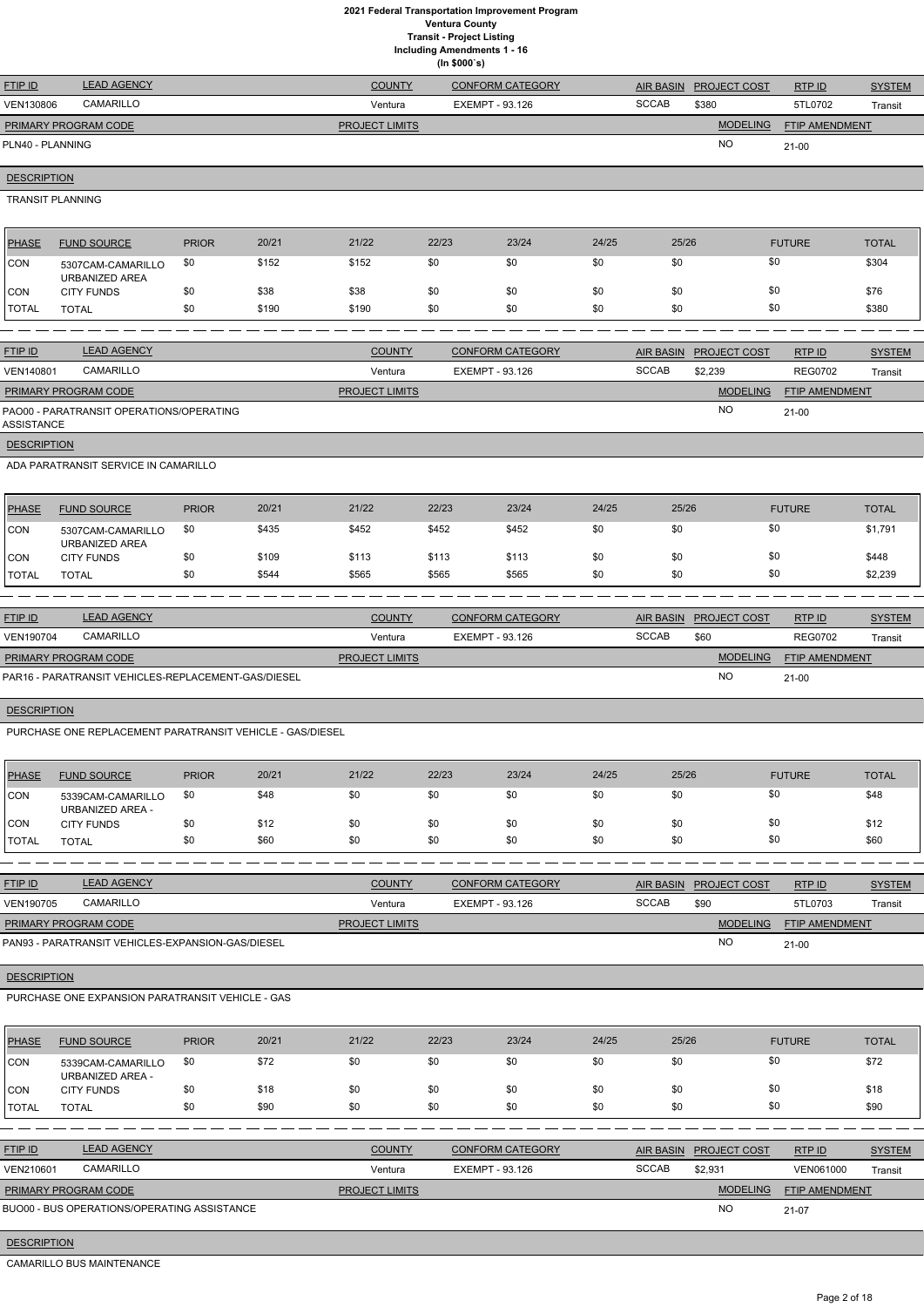| <b>PHASE</b> | <b>FUND SOURCE</b>                  | <b>PRIOR</b> | 20/21 | 21/22 | 22/23 | 23/24 | 24/25 | 25/26 | <b>FUTURE</b> | <b>TOTAL</b> |
|--------------|-------------------------------------|--------------|-------|-------|-------|-------|-------|-------|---------------|--------------|
| <b>CON</b>   | 5307CAM-CAMARILLO<br>URBANIZED AREA | \$0          | \$619 | \$575 | \$575 | \$575 | \$0   | \$0   | \$0           | \$2,344      |
| <b>CON</b>   | <b>CITY FUNDS</b>                   | \$0          | \$155 | \$144 | \$144 | \$144 | \$0   | \$0   | \$0           | \$587        |
| <b>TOTAL</b> | <b>TOTAL</b>                        | \$0          | \$774 | \$719 | \$719 | \$719 | \$0   | \$0   | \$0           | \$2,931      |

| <b>FTIP ID</b>              | <b>LEAD AGENCY</b>                   | <b>COUNTY</b>         | <b>CONFORM CATEGORY</b> |              | AIR BASIN PROJECT COST | RTPID                 | <b>SYSTEM</b> |
|-----------------------------|--------------------------------------|-----------------------|-------------------------|--------------|------------------------|-----------------------|---------------|
| <b>VEN211001</b>            | CAMARILLO                            | Ventura               | EXEMPT - 93.126         | <b>SCCAB</b> | \$150                  |                       | Transit       |
| <b>PRIMARY PROGRAM CODE</b> |                                      | <b>PROJECT LIMITS</b> |                         |              | <b>MODELING</b>        | <b>FTIP AMENDMENT</b> |               |
|                             | BUR16 - BUSES-REPLACEMENT-GAS/DIESEL |                       |                         |              | <b>NC</b>              | $21 - 12$             |               |

**DESCRIPTION** 

PURCHASE ONE (1) REPLACEMENT LARGE CUTAWAY BUS FOR CAMARILLO TRANSIT - GAS

| PHASE         | <b>FUND SOURCE</b>                           | <b>PRIOR</b> | 20/21 | 21/22 | 22/23 | 23/24 | 24/25 | 25/26 | <b>FUTURE</b> | <b>TOTAL</b> |
|---------------|----------------------------------------------|--------------|-------|-------|-------|-------|-------|-------|---------------|--------------|
| <b>CON</b>    | 5339CAM-CAMARILLO<br><b>URBANIZED AREA -</b> | \$0          | \$0   | \$120 | \$0   | \$0   | \$0   | \$0   | \$0           | \$120        |
| <b>CON</b>    | <b>CITY FUNDS</b>                            | \$0          | \$0   | \$30  | \$0   | \$0   | \$0   | \$0   | \$0           | \$30         |
| <b>ITOTAL</b> | TOTAL                                        | \$0          | \$0   | \$150 | \$0   | \$0   | \$0   | \$0   | \$0           | \$150        |

| <b>FTIP ID</b>       | <b>LEAD AGENCY</b>                                | <b>COUNTY</b>         | <b>CONFORM CATEGORY</b> |              | AIR BASIN PROJECT COST | RTPID                 | <b>SYSTEM</b> |
|----------------------|---------------------------------------------------|-----------------------|-------------------------|--------------|------------------------|-----------------------|---------------|
| <b>VEN057404</b>     | <b>GOLD COAST TRANSIT DISTRICT</b>                | Ventura               | EXEMPT - 93.126         | <b>SCCAB</b> | \$1.020                | VEN057404             | Transit       |
| PRIMARY PROGRAM CODE |                                                   | <b>PROJECT LIMITS</b> |                         |              | <b>MODELING</b>        | <b>FTIP AMENDMENT</b> |               |
|                      | BUN07 - BUS SERVICE EQUIPMENT/OPERATING EQUIPMENT |                       |                         |              | <b>NC</b>              | $21 - 00$             |               |

**DESCRIPTION** 

PURCHASE OF OFFICE, SHOP, AND OPERATING EQUIPMENT FOR EXISTING FACILITIES - REPLACE MAINTENANCE EQUIPMENT

| <b>PHASE</b> | <b>FUND SOURCE</b>              | <b>PRIOR</b> | 20/21 | 21/22 | 22/23 | 23/24 | 24/25 | 25/26 | <b>FUTURE</b> | <b>TOTAL</b> |
|--------------|---------------------------------|--------------|-------|-------|-------|-------|-------|-------|---------------|--------------|
| <b>CON</b>   | 5307OX-Oxnard<br>Urbanized Area | \$0          | \$104 | \$104 | \$104 | \$104 | \$0   | \$0   | \$0           | \$416        |
| <b>CON</b>   | <b>LOCAL TRANS FUNDS</b>        | \$0          | \$26  | \$26  | \$26  | \$26  | \$0   | \$0   | \$0           | \$104        |
| <b>TOTAL</b> | <b>TOTAL</b>                    | \$0          | \$130 | \$130 | \$130 | \$130 | \$0   | \$0   | \$0           | \$520        |

| <b>FTIP ID</b>              | <b>LEAD AGENCY</b>                 | <b>COUNTY</b>         | <b>CONFORM CATEGORY</b> |              | <b>AIR BASIN PROJECT COST</b> | RTP ID                | <b>SYSTEM</b> |
|-----------------------------|------------------------------------|-----------------------|-------------------------|--------------|-------------------------------|-----------------------|---------------|
| VEN131103                   | <b>GOLD COAST TRANSIT DISTRICT</b> | Ventura               | EXEMPT - 93.126         | <b>SCCAB</b> | \$1,200                       | 5TL0702               | Transit       |
| <b>PRIMARY PROGRAM CODE</b> |                                    | <b>PROJECT LIMITS</b> |                         |              | <b>MODELING</b>               | <b>FTIP AMENDMENT</b> |               |
| TRR06 - ADMINISTRATIVE      | EQUIPMENT-UPGRADE/REHABILITATE     |                       |                         |              | NO                            | $21-00$               |               |
| <b>DESCRIPTION</b>          |                                    |                       |                         |              |                               |                       |               |

BUSINESS SYSTEMS UPGRADE INCLUDING SOFTWARE AND HARDWARE.

| PHASE        | <b>FUND SOURCE</b>              | <b>PRIOR</b> | 20/21 | 21/22 | 22/23 | 23/24 | 24/25 | 25/26 | <b>FUTURE</b> | <b>TOTAL</b> |
|--------------|---------------------------------|--------------|-------|-------|-------|-------|-------|-------|---------------|--------------|
| <b>ICON</b>  | 5307OX-Oxnard<br>Urbanized Area | \$0          | \$80  | \$80  | \$80  | \$80  | \$0   | \$0   | \$0           | \$320        |
| <b>CON</b>   | <b>LOCAL TRANS FUNDS</b>        | \$0          | \$20  | \$20  | \$20  | \$20  | \$0   | \$0   | \$0           | \$80         |
| <b>TOTAL</b> | <b>TOTAL</b>                    |              | \$100 | \$100 | \$100 | \$100 | \$0   | \$0   | \$0           | \$400        |

| <b>FTIP ID</b>              | <b>LEAD AGENCY</b>                          | <b>COUNTY</b>         | CONFORM CATEGORY | <b>AIR BASIN</b> | <b>PROJECT COST</b> | RTPID                 | <b>SYSTEM</b> |
|-----------------------------|---------------------------------------------|-----------------------|------------------|------------------|---------------------|-----------------------|---------------|
| VEN131104                   | <b>GOLD COAST TRANSIT DISTRICT</b>          | Ventura               | EXEMPT - 93.126  | <b>SCCAB</b>     | \$10,500            | <b>REG0702</b>        | Transit       |
| <b>PRIMARY PROGRAM CODE</b> |                                             | <b>PROJECT LIMITS</b> |                  |                  | <b>MODELING</b>     | <b>FTIP AMENDMENT</b> |               |
|                             | BUO00 - BUS OPERATIONS/OPERATING ASSISTANCE |                       |                  |                  | <b>NO</b>           | $21 - 00$             |               |

# **DESCRIPTION**

## OPERATING ASSISTANCE

| <b>PHASE</b> | <b>FUND SOURCE</b>              | <b>PRIOR</b> | 20/21   | 21/22   | 22/23   | 23/24   | 24/25 | 25/26 | <b>FUTURE</b> | <b>TOTAL</b> |
|--------------|---------------------------------|--------------|---------|---------|---------|---------|-------|-------|---------------|--------------|
| <b>CON</b>   | 5307OX-Oxnard<br>Urbanized Area | \$0          | \$2,100 | \$1,050 | \$1,050 | \$1,050 | \$0   | \$0   | \$0           | \$5,250      |
| <b>CON</b>   | <b>LOCAL TRANS FUNDS</b>        | \$0          | \$2,100 | \$1,050 | \$1,050 | \$1,050 | \$0   | \$0   | \$0           | \$5,250      |
| <b>TOTAL</b> | <b>TOTAL</b>                    |              | \$4,200 | \$2,100 | \$2,100 | \$2,100 | \$0   | \$0   | \$0           | \$10,500     |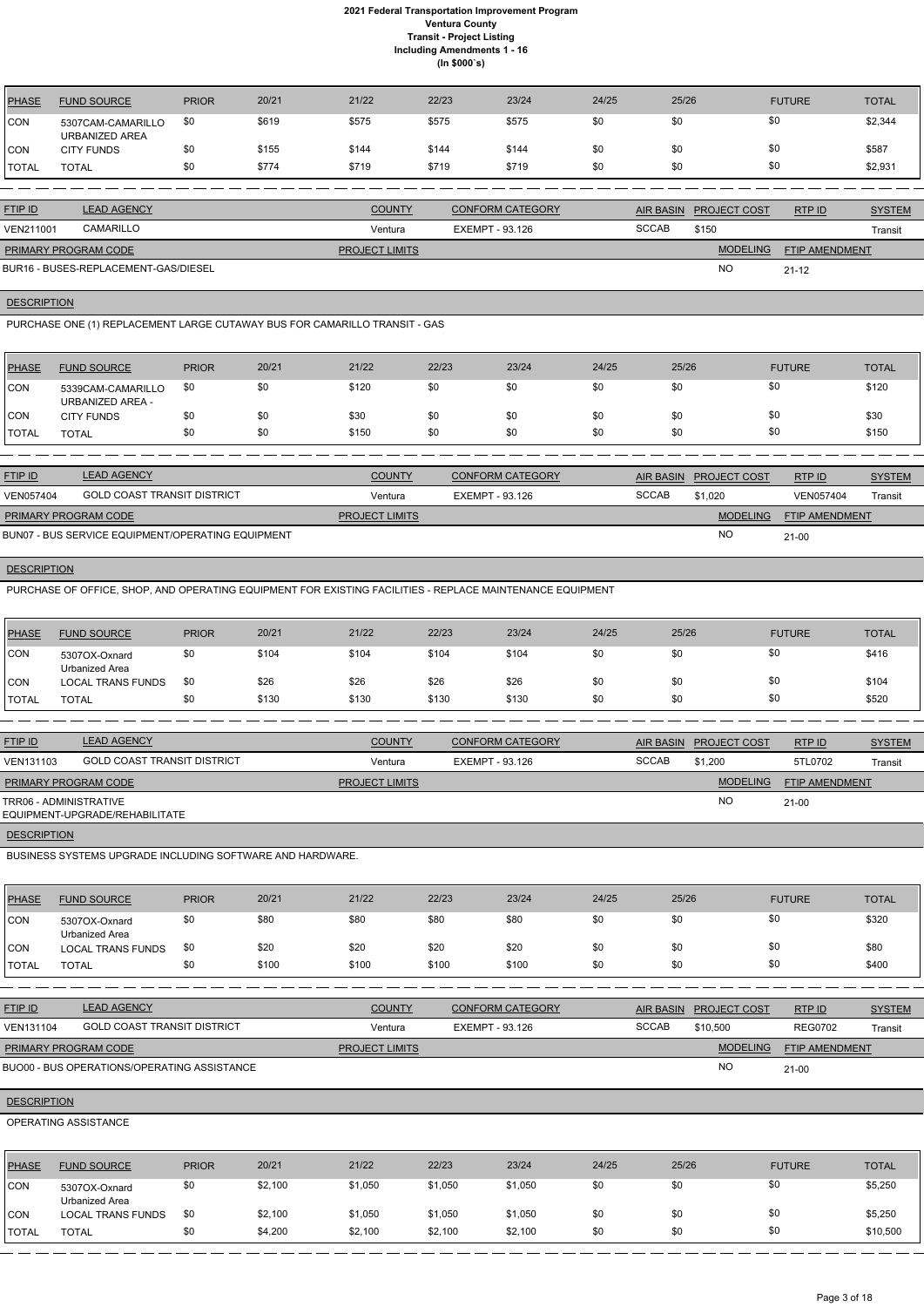**Including Amendments 1 - 16**

|  | ng Amenuments |  |
|--|---------------|--|
|  | (ln \$000's)  |  |

| <b>FTIP ID</b>              | <b>LEAD AGENCY</b>                       | <b>COUNTY</b>         | CONFORM CATEGORY | AIR BASIN    | <b>PROJECT COST</b> | RTPID                 | <b>SYSTEM</b> |
|-----------------------------|------------------------------------------|-----------------------|------------------|--------------|---------------------|-----------------------|---------------|
| <b>VEN151101</b>            | <b>GOLD COAST TRANSIT DISTRICT</b>       | Ventura               | EXEMPT - 93.126  | <b>SCCAB</b> | \$6.428             | 5TL0703               | Transit       |
| <b>PRIMARY PROGRAM CODE</b> |                                          | <b>PROJECT LIMITS</b> |                  |              | <b>MODELING</b>     | <b>FTIP AMENDMENT</b> |               |
|                             | BUN94 - BUSES-EXPANSION-ALTERNATIVE FUEL |                       |                  |              | YES                 | 21-00                 |               |

## **DESCRIPTION**

PURCHASE 5 BUSES FOR EXPANSION AND OPERATING ASSISTANCE DEMONSTRATION FOR VENTURA ROAD BUS LINE INCLUDING PUBLIC OUTREACH.

| <b>PHASE</b> | <b>FUND SOURCE</b>                       | <b>PRIOR</b> | 20/21   | 21/22 | 22/23 | 23/24 | 24/25 | 25/26 | <b>FUTURE</b> | <b>TOTAL</b> |
|--------------|------------------------------------------|--------------|---------|-------|-------|-------|-------|-------|---------------|--------------|
| <b>CON</b>   | FTA 5307 (FHWA<br><b>TRANSFER FUNDS)</b> | \$4,472      | \$1,218 | \$0   | \$0   | \$0   | \$0   | \$0   | \$0           | \$5,690      |
| <b>CON</b>   | <b>LOCAL TRANS FUNDS</b>                 | \$580        | \$158   | \$0   | \$0   | \$0   | \$0   | \$0   | \$0           | \$738        |
| <b>TOTAL</b> | TOTAL                                    | \$5,052      | \$1,376 | \$0   | \$0   | \$0   | \$0   | \$0   | \$0           | \$6,428      |

PAYMENTS FOR CERTIFICATES OF PARTICIPATION FOR NEW OPERATIONS & MAINTENANCE FACILITY (TDC'S IN THE AMOUNT OF \$448 FOR FY20/21 FTA 5339 funds and FTA 5307 Funds, AND TDC's in the amount of \$127 for FY21/22; and \$224 for FY22/23, and FY23/24 for FTA 5339 AND FTA 5307 FUNDS)

| <b>FTIP ID</b>              | <b>LEAD AGENCY</b>                       | <b>COUNTY</b>         | <b>CONFORM CATEGORY</b> |              | AIR BASIN PROJECT COST | RTPID                 | <b>SYSTEM</b> |
|-----------------------------|------------------------------------------|-----------------------|-------------------------|--------------|------------------------|-----------------------|---------------|
| <b>VEN170108</b>            | <b>GOLD COAST TRANSIT DISTRICT</b>       | Ventura               | EXEMPT - 93.126         | <b>SCCAB</b> | \$5.719                | <b>REG0702</b>        | Transit       |
| <b>PRIMARY PROGRAM CODE</b> |                                          | <b>PROJECT LIMITS</b> |                         |              | <b>MODELING</b>        | <b>FTIP AMENDMENT</b> |               |
|                             | NCN86 - MAINTENANCE/STORAGE FACILITY-NEW |                       |                         |              | <b>NO</b>              | $21 - 15$             |               |

## **DESCRIPTION**

| PHASE      | <b>FUND SOURCE</b>                           | <b>PRIOR</b> | 20/21   | 21/22   | 22/23   | 23/24   | 24/25 | 25/26 | <b>FUTURE</b> | <b>TOTAL</b> |
|------------|----------------------------------------------|--------------|---------|---------|---------|---------|-------|-------|---------------|--------------|
| CON        | 5307OX-Oxnard<br>Urbanized Area              | \$0          | \$640   | \$482   | \$320   | \$320   | \$0   | \$0   | \$0           | \$1,762      |
| CON        | FTA 5339b - Bus and<br><b>Bus Facilities</b> | \$0          | \$1,600 | \$636   | \$800   | \$800   | \$0   | \$0   | \$0           | \$3,836      |
| <b>CON</b> | <b>LOCAL TRANS FUNDS</b>                     | \$0          | \$0     | \$121   | \$0     | \$0     | \$0   | \$0   | \$0           | \$121        |
| 'TOTAL     | <b>TOTAL</b>                                 | \$0          | \$2,240 | \$1,239 | \$1,120 | \$1,120 | \$0   | \$0   | \$0           | \$5,719      |

| <b>LEAD AGENCY</b><br><b>FTIP ID</b> |                                                    | <b>COUNTY</b>         | <b>CONFORM CATEGORY</b> | AIR BASIN    | <b>PROJECT COST</b> | RTP ID                | <b>SYSTEM</b> |
|--------------------------------------|----------------------------------------------------|-----------------------|-------------------------|--------------|---------------------|-----------------------|---------------|
| <b>VEN171004</b>                     | <b>GOLD COAST TRANSIT DISTRICT</b>                 | Ventura               | EXEMPT - 93.126         | <b>SCCAB</b> | \$2,057             | <b>REG0702</b>        | Transit       |
| PRIMARY PROGRAM CODE                 |                                                    | <b>PROJECT LIMITS</b> |                         |              | <b>MODELING</b>     | <b>FTIP AMENDMENT</b> |               |
| <b>BUR05 -</b>                       | BUSES-REHABILITATION/IMPROVEMENTS-ALTERNATIVE FUEL |                       |                         |              | NO                  | $21-00$               |               |
|                                      |                                                    |                       |                         |              |                     |                       |               |

**DESCRIPTION** 

REBUILD 14 CNG BUSES INCLUDING ENGINE REPLACEMENT

| <b>PHASE</b> | <b>FUND SOURCE</b>                       | <b>PRIOR</b> | 20/21   | 21/22 | 22/23 | 23/24 | 24/25 | 25/26 | <b>FUTURE</b> | <b>TOTAL</b> |
|--------------|------------------------------------------|--------------|---------|-------|-------|-------|-------|-------|---------------|--------------|
| CON          | FTA 5307 (FHWA<br><b>TRANSFER FUNDS)</b> | \$0          | \$1,821 | \$0   | \$0   | \$0   | \$0   | \$0   | \$0           | \$1,821      |
| <b>CON</b>   | <b>LOCAL TRANS FUNDS</b>                 | \$0          | \$236   | \$0   | \$0   | \$0   | \$0   | \$0   | \$0           | \$236        |
| <b>TOTAL</b> | <b>TOTAL</b>                             | \$0          | \$2,057 | \$0   | \$0   | \$0   | \$0   | \$0   | \$0           | \$2,057      |

| <b>FTIP ID</b>              | <b>LEAD AGENCY</b>          | <b>COUNTY</b>         | CONFORM CATEGORY |       | <b>AIR BASIN PROJECT COST</b> | RTPID                 | <b>SYSTEM</b> |
|-----------------------------|-----------------------------|-----------------------|------------------|-------|-------------------------------|-----------------------|---------------|
| VEN200201                   | GOLD COAST TRANSIT DISTRICT | Ventura               | EXEMPT - 93.126  | SCCAB | \$1.756                       | <b>REG0702</b>        | Transit       |
| <b>PRIMARY PROGRAM CODE</b> |                             | <b>PROJECT LIMITS</b> |                  |       | <b>MODELING</b>               | <b>FTIP AMENDMENT</b> |               |
|                             |                             |                       |                  |       |                               |                       |               |

## **DESCRIPTION**

BUR17 - BUSES-REPLACEMENT-ALTERNATIVE FUEL

GOLD COAST TRANSIT: PURCHASE 3 REPLACEMENT TRANSIT BUSES, CNG USING \$9 IN TDC FOR CMAQ CON MATCH IN FY 20/21.

| <b>PHASE</b> | <b>FUND SOURCE</b>                       | <b>PRIOR</b> | 20/21   | 21/22 | 22/23 | 23/24 | 24/25 | 25/26 | <b>FUTURE</b> | <b>TOTAL</b> |
|--------------|------------------------------------------|--------------|---------|-------|-------|-------|-------|-------|---------------|--------------|
| <b>ICON</b>  | <b>CMAQ</b>                              | \$0          | \$77    | \$0   | \$0   | \$0   | \$0   | \$0   | \$0           | \$77         |
| <b>CON</b>   | FTA 5307 (FHWA<br><b>TRANSFER FUNDS)</b> | \$0          | \$1,480 | \$0   | \$0   | \$0   | \$0   | \$0   | \$0           | \$1,480      |
| CON          | <b>LOCAL TRANS FUNDS</b>                 | \$0          | \$199   | \$0   | \$0   | \$0   | \$0   | \$0   | \$0           | \$199        |
| <b>TOTAL</b> | <b>TOTAL</b>                             | \$0          | \$1,756 | \$0   | \$0   | \$0   | \$0   | \$0   | \$0           | \$1,756      |

| <b>FTIP ID</b>              | <b>LEAD AGENCY</b>                 | <b>COUNTY</b>         | <b>CONFORM CATEGORY</b> |              | AIR BASIN PROJECT COST | RTPID                 | <b>SYSTEM</b> |
|-----------------------------|------------------------------------|-----------------------|-------------------------|--------------|------------------------|-----------------------|---------------|
| VEN201001                   | <b>GOLD COAST TRANSIT DISTRICT</b> | Ventura               | EXEMPT - 93.126         | <b>SCCAB</b> | \$336                  | 500703                | Transit       |
| <b>PRIMARY PROGRAM CODE</b> |                                    | <b>PROJECT LIMITS</b> |                         |              | <b>MODELING</b>        | <b>FTIP AMENDMENT</b> |               |
| PLN40 - PLANNING            |                                    |                       |                         |              | <b>NO</b>              | $21 - 01$             |               |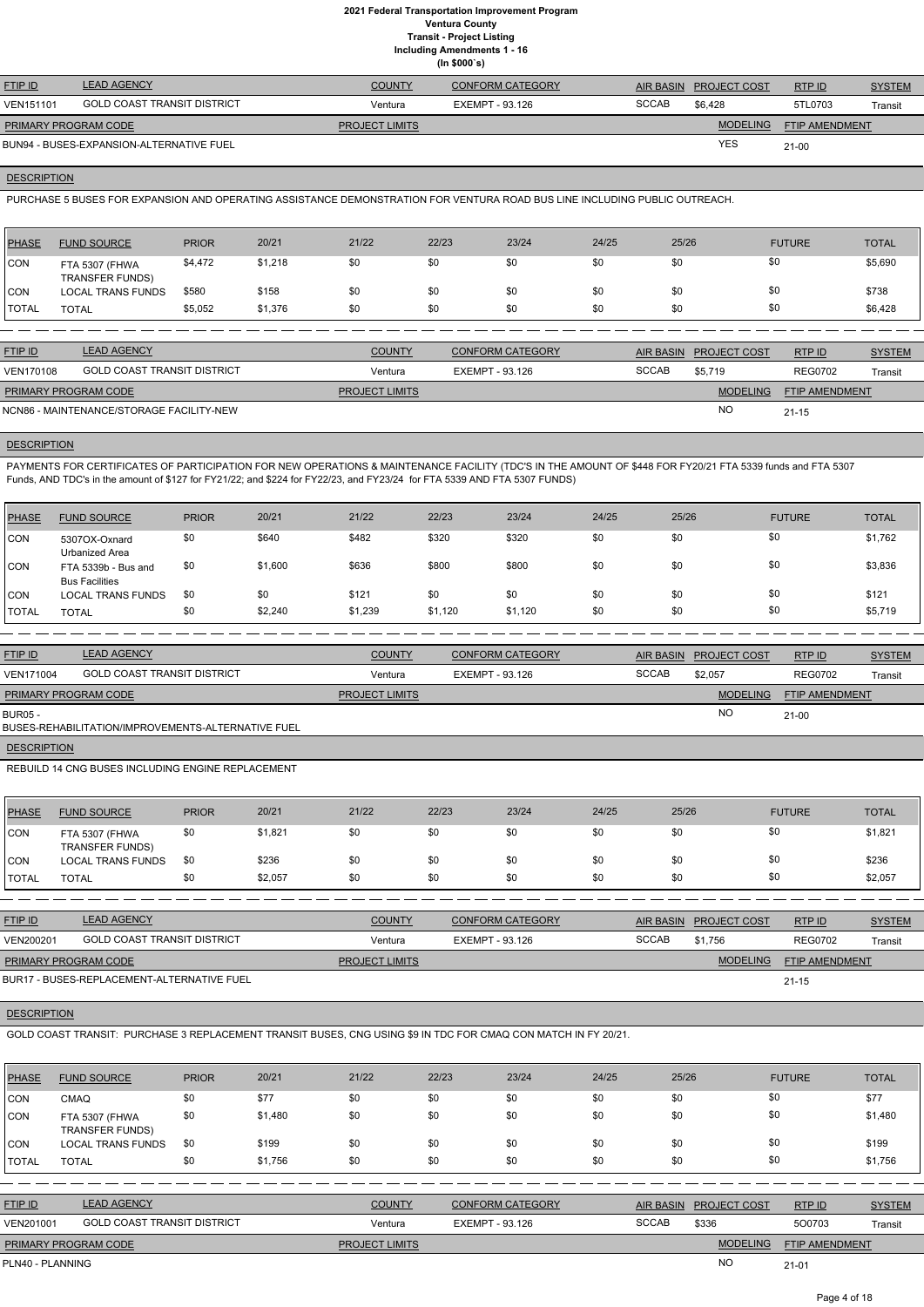## **DESCRIPTION**

Zero Emissions Strategic Transition Plan (ZEST)

| PHASE        | <b>FUND SOURCE</b>              | <b>PRIOR</b> | 20/21 | 21/22 | 22/23 | 23/24 | 24/25 | 25/26 | <b>FUTURE</b> | <b>TOTAL</b> |
|--------------|---------------------------------|--------------|-------|-------|-------|-------|-------|-------|---------------|--------------|
| PE           | 5307OX-Oxnard<br>Urbanized Area | \$0          | \$269 | \$0   | \$0   | \$0   | \$0   | \$0   | \$0           | \$269        |
| PE           | LOCAL TRANS FUNDS               | -\$0         | \$67  | \$0   | \$0   | \$0   | \$0   | \$0   | \$0           | \$67         |
| <b>TOTAL</b> | TOTAL                           | \$0          | \$336 | \$0   | \$0   | \$0   | \$0   | \$0   | \$0           | \$336        |

| <b>FTIP ID</b>              | <b>LEAD AGENCY</b>          | <b>COUNTY</b>         | <b>CONFORM CATEGORY</b> |              | AIR BASIN PROJECT COST | RTP ID                | <b>SYSTEM</b> |
|-----------------------------|-----------------------------|-----------------------|-------------------------|--------------|------------------------|-----------------------|---------------|
| VEN210302                   | GOLD COAST TRANSIT DISTRICT | Ventura               | EXEMPT - 93.126         | <b>SCCAB</b> | \$5.181                | <b>REG0702</b>        | Transit       |
| <b>PRIMARY PROGRAM CODE</b> |                             | <b>PROJECT LIMITS</b> |                         |              | <b>MODELING</b>        | <b>FTIP AMENDMENT</b> |               |

21-10

BUR17 - BUSES-REPLACEMENT-ALTERNATIVE FUEL

## **DESCRIPTION**

GCTD Replace Nine (9) CNG Buses

| PHASE         | <b>FUND SOURCE</b> | <b>PRIOR</b> | 20/21   | 21/22 | 22/23 | 23/24 | 24/25 | 25/26 | <b>FUTURE</b> | <b>TOTAL</b> |
|---------------|--------------------|--------------|---------|-------|-------|-------|-------|-------|---------------|--------------|
| <b>CON</b>    | <b>AGENCY</b>      | \$0          | \$594   | \$0   | \$0   | \$0   | \$0   | \$0   |               | \$594        |
| <b>CON</b>    | <b>CMAQ</b>        | \$0          | \$4,587 | \$0   | \$0   | \$0   | \$0   | \$0   |               | \$4,587      |
| <b>'TOTAL</b> | <b>TOTAL</b>       | \$0          | \$5,181 | \$0   | \$0   | \$0   | \$0   | \$0   |               | \$5,181      |

| <b>FTIP ID</b>         | <b>LEAD AGENCY</b>                 | <b>COUNTY</b>         | <b>CONFORM CATEGORY</b> | <b>AIR BASIN</b> | <b>PROJECT COST</b> | RTP ID                | <b>SYSTEM</b> |
|------------------------|------------------------------------|-----------------------|-------------------------|------------------|---------------------|-----------------------|---------------|
| <b>VEN54057</b>        | <b>GOLD COAST TRANSIT DISTRICT</b> | Ventura               | EXEMPT - 93.126         | <b>SCCAB</b>     | \$625               | <b>VEN54057</b>       | Transit       |
| PRIMARY PROGRAM CODE   |                                    | <b>PROJECT LIMITS</b> |                         |                  | <b>MODELING</b>     | <b>FTIP AMENDMENT</b> |               |
| ADM83 - ADMINISTRATION |                                    |                       |                         |                  | NO                  | $21-00$               |               |

# **DESCRIPTION**

MARKETING & PASSENGER AWARENESS ACTIVITIES (PLANNING: PROGRAM SUPPORT & ADM)

| <b>PHASE</b>  | <b>FUND SOURCE</b>              | <b>PRIOR</b> | 20/21 | 21/22 | 22/23 | 23/24 | 24/25 | 25/26 | <b>FUTURE</b> | <b>TOTAL</b> |
|---------------|---------------------------------|--------------|-------|-------|-------|-------|-------|-------|---------------|--------------|
| CON           | 5307OX-Oxnard<br>Urbanized Area | \$0          | \$200 | \$100 | \$100 | \$100 | \$0   | \$0   | \$0           | \$500        |
| <b>ICON</b>   | <b>LOCAL TRANS FUNDS</b>        | \$0          | \$50  | \$25  | \$25  | \$25  | \$0   | \$0   | \$0           | \$125        |
| <b>ITOTAL</b> | TOTAL                           | \$0          | \$250 | \$125 | \$125 | \$125 | \$0   | \$0   | \$0           | \$625        |

| <b>FTIP ID</b>       | <b>LEAD AGENCY</b>                       | <b>COUNTY</b>         | <b>CONFORM CATEGORY</b> |              | AIR BASIN PROJECT COST | RTP ID                | <b>SYSTEM</b> |
|----------------------|------------------------------------------|-----------------------|-------------------------|--------------|------------------------|-----------------------|---------------|
| <b>VEN54095</b>      | <b>GOLD COAST TRANSIT DISTRICT</b>       | Ventura               | EXEMPT - 93.126         | <b>SCCAB</b> | \$6,000                | <b>VEN54095</b>       | Transit       |
| PRIMARY PROGRAM CODE |                                          | <b>PROJECT LIMITS</b> |                         |              | <b>MODELING</b>        | <b>FTIP AMENDMENT</b> |               |
| ASSISTANCE           | PAO00 - PARATRANSIT OPERATIONS/OPERATING |                       |                         |              | <b>NO</b>              | $21-00$               |               |
| <b>DESCRIPTION</b>   |                                          |                       |                         |              |                        |                       |               |

OPERATING ASSISTANCE - ADA PARATRANSIT CAPITAL

| <b>PHASE</b> | <b>FUND SOURCE</b>              | <b>PRIOR</b> | 20/21 | 21/22 | 22/23 | 23/24 | 24/25 | 25/26 | <b>FUTURE</b> | <b>TOTAL</b> |
|--------------|---------------------------------|--------------|-------|-------|-------|-------|-------|-------|---------------|--------------|
| <b>CON</b>   | 5307OX-Oxnard<br>Urbanized Area | \$0          | 1,920 | \$960 | \$960 | \$960 |       | \$0   | \$0           | \$4,800      |
| CON          | <b>LOCAL TRANS FUNDS</b>        | \$0          | \$480 | \$240 | \$240 | \$240 | \$0   | \$0   | \$0           | \$1,200      |

| <b>TOTAL</b>       | <b>TOTAL</b>                                | \$0          | \$2,400 | \$1,200               | \$1,200         | \$1,200                 | \$0   | \$0              |                 | \$0                   | \$6,000       |
|--------------------|---------------------------------------------|--------------|---------|-----------------------|-----------------|-------------------------|-------|------------------|-----------------|-----------------------|---------------|
|                    |                                             |              |         |                       |                 |                         |       |                  |                 |                       |               |
| FTIP ID            | <b>LEAD AGENCY</b>                          |              |         | <b>COUNTY</b>         |                 | <b>CONFORM CATEGORY</b> |       | <b>AIR BASIN</b> | PROJECT COST    | RTP ID                | <b>SYSTEM</b> |
| <b>VEN64003</b>    | <b>GOLD COAST TRANSIT DISTRICT</b>          |              |         | Ventura               | EXEMPT - 93.126 |                         |       | <b>SCCAB</b>     | \$10,000        | <b>VEN64003</b>       | Transit       |
|                    | PRIMARY PROGRAM CODE                        |              |         | <b>PROJECT LIMITS</b> |                 |                         |       |                  | <b>MODELING</b> | <b>FTIP AMENDMENT</b> |               |
|                    | BUO00 - BUS OPERATIONS/OPERATING ASSISTANCE |              |         |                       |                 |                         |       |                  | <b>NO</b>       | $21 - 00$             |               |
| <b>DESCRIPTION</b> |                                             |              |         |                       |                 |                         |       |                  |                 |                       |               |
|                    | PREVENTIVE MAINTENANCE - FIXED ROUTE & ADA  |              |         |                       |                 |                         |       |                  |                 |                       |               |
| <b>PHASE</b>       | <b>FUND SOURCE</b>                          | <b>PRIOR</b> | 20/21   | 21/22                 | 22/23           | 23/24                   | 24/25 | 25/26            |                 | <b>FUTURE</b>         | <b>TOTAL</b>  |
| CON                | 5307OX-Oxnard<br>Urbanized Area             | \$0          | \$3,200 | \$1,600               | \$1,600         | \$1,600                 | \$0   | \$0              |                 | \$0                   | \$8,000       |
| <b>CON</b>         | LOCAL TRANS FUNDS                           | \$0          | \$800   | \$400                 | \$400           | \$400                   | \$0   | \$0              |                 | \$0                   | \$2,000       |
| <b>TOTAL</b>       | <b>TOTAL</b>                                | \$0          | \$4,000 | \$2,000               | \$2,000         | \$2,000                 | \$0   | \$0              |                 | \$0                   | \$10,000      |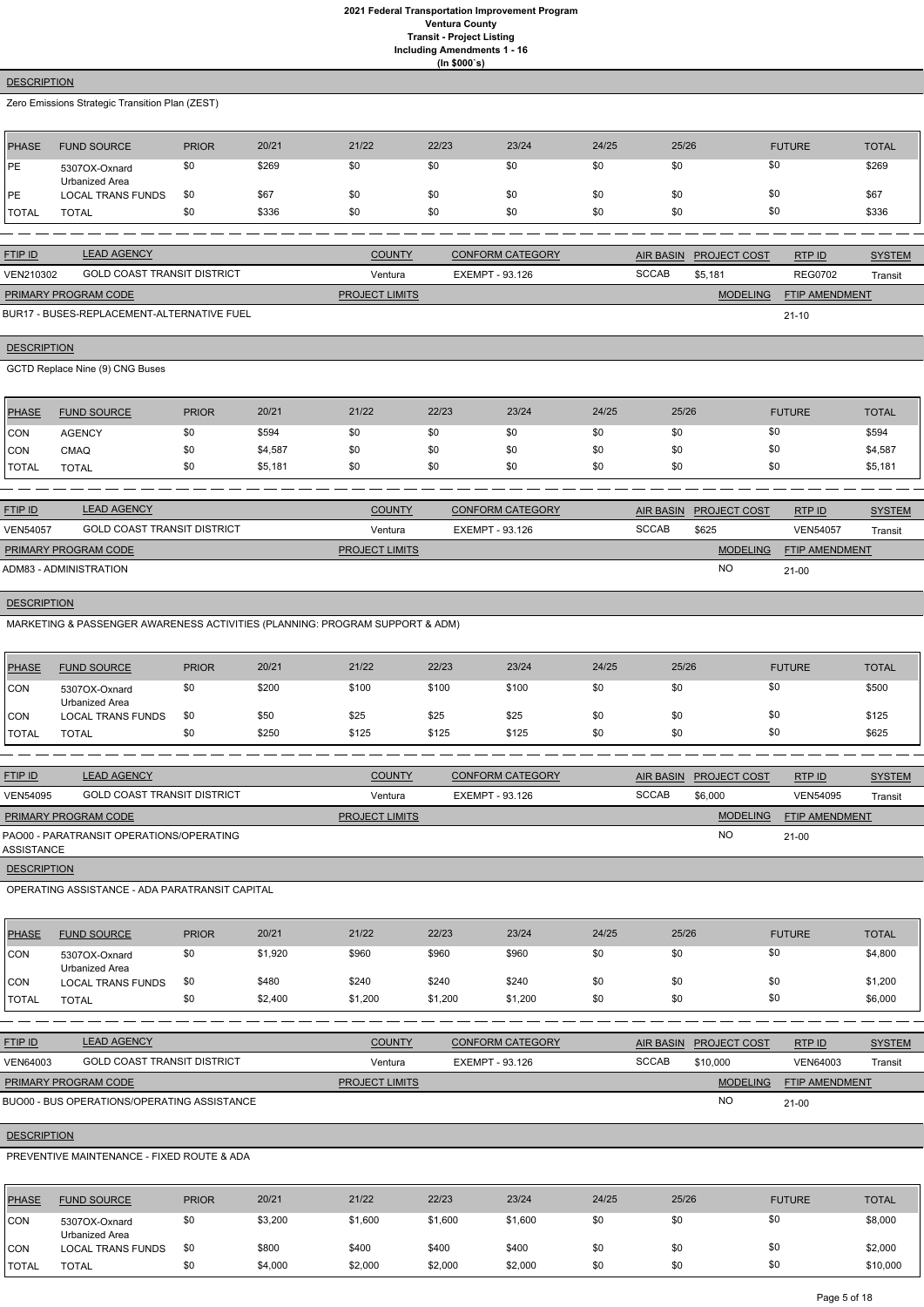| <b>FTIP ID</b>              | <b>LEAD AGENCY</b>                 | <b>COUNTY</b>         | <b>CONFORM CATEGORY</b> | AIR BASIN    | <b>PROJECT COST</b> | RTP ID                | <b>SYSTEM</b> |
|-----------------------------|------------------------------------|-----------------------|-------------------------|--------------|---------------------|-----------------------|---------------|
| VEN990602                   | <b>GOLD COAST TRANSIT DISTRICT</b> | Ventura               | EXEMPT - 93.126         | <b>SCCAB</b> | \$625               | VEN990602             | Transit       |
| <b>PRIMARY PROGRAM CODE</b> |                                    | <b>PROJECT LIMITS</b> |                         |              | <b>MODELING</b>     | <b>FTIP AMENDMENT</b> |               |
| ADM83 - ADMINISTRATION      |                                    |                       |                         |              | <b>NO</b>           | $21 - 00$             |               |

# **DESCRIPTION**

TRANSIT PLANNING & PROGRAMMING (PLANNING: PROGRAM SUPPORT & ADM)

| <b>PHASE</b> | <b>FUND SOURCE</b>              | <b>PRIOR</b> | 20/21 | 21/22 | 22/23 | 23/24 | 24/25 | 25/26 | <b>FUTURE</b> | <b>TOTAL</b> |
|--------------|---------------------------------|--------------|-------|-------|-------|-------|-------|-------|---------------|--------------|
| <b>CON</b>   | 5307OX-Oxnard<br>Urbanized Area | \$0          | \$200 | \$100 | \$100 | \$100 | \$0   | \$0   | \$0           | \$500        |
| ICON         | <b>LOCAL TRANS FUNDS</b>        | \$0          | \$50  | \$25  | \$25  | \$25  | \$0   | \$0   | \$0           | \$125        |
| <b>TOTAL</b> | <b>TOTAL</b>                    | \$0          | \$250 | \$125 | \$125 | \$125 | \$0   | \$0   | \$0           | \$625        |
|              |                                 |              |       |       |       |       |       |       |               |              |

| <b>FTIP ID</b>              | <b>LEAD AGENCY</b>                          | <b>COUNTY</b>         | <b>CONFORM CATEGORY</b> | <b>AIR BASIN</b> | <b>PROJECT COST</b> | RTP ID                | <b>SYSTEM</b> |
|-----------------------------|---------------------------------------------|-----------------------|-------------------------|------------------|---------------------|-----------------------|---------------|
| <b>VEN030608</b>            | MOORPARK                                    | Ventura               | EXEMPT - 93.126         | <b>SCCAB</b>     | \$1.275             | <b>VEN030608</b>      | Transit       |
| <b>PRIMARY PROGRAM CODE</b> |                                             | <b>PROJECT LIMITS</b> |                         |                  | <b>MODELING</b>     | <b>FTIP AMENDMENT</b> |               |
|                             | BUO00 - BUS OPERATIONS/OPERATING ASSISTANCE |                       |                         |                  | <b>NO</b>           | $21 - 00$             |               |

# **DESCRIPTION**

CAPITAL MAINTENANCE FOR MOORPARK TRANSIT - BUSES AND TRANSIT CENTER (MOORPARK RAIL STATION)

| <b>PHASE</b> | <b>FUND SOURCE</b>                | <b>PRIOR</b> | 20/21 | 21/22 | 22/23 | 23/24 | 24/25 | 25/26 | <b>FUTURE</b> | <b>TOTAL</b> |
|--------------|-----------------------------------|--------------|-------|-------|-------|-------|-------|-------|---------------|--------------|
| <b>ICON</b>  | 5307TO-THOUSAND<br>OAKS URBANIZED | \$0          | \$360 | \$200 | \$220 | \$240 | \$0   | \$0   | \$0           | \$1,020      |
| <b>ICON</b>  | <b>CITY FUNDS</b>                 | \$0          | \$90  | \$50  | \$55  | \$60  | \$0   | \$0   | \$0           | \$255        |
| 'TOTAL       | <b>TOTAL</b>                      | \$0          | \$450 | \$250 | \$275 | \$300 | \$0   | \$0   | \$0           | \$1,275      |

| <b>FTIP ID</b>       | <b>LEAD AGENCY</b>                       | <b>COUNTY</b>         | <b>CONFORM CATEGORY</b> | <b>AIR BASIN</b> | <b>PROJECT COST</b> | RTPID                 | <b>SYSTEM</b> |
|----------------------|------------------------------------------|-----------------------|-------------------------|------------------|---------------------|-----------------------|---------------|
| VEN101104            | <b>MOORPARK</b>                          | Ventura               | EXEMPT - 93.126         | <b>SCCAB</b>     | \$1,600             | <b>REG0702</b>        | Transit       |
| PRIMARY PROGRAM CODE |                                          | <b>PROJECT LIMITS</b> |                         |                  | <b>MODELING</b>     | <b>FTIP AMENDMENT</b> |               |
| ASSISTANCE           | PAO00 - PARATRANSIT OPERATIONS/OPERATING |                       |                         |                  | <b>NO</b>           | $21 - 00$             |               |
| <b>DESCRIPTION</b>   |                                          |                       |                         |                  |                     |                       |               |

DIAL-A-RIDE VEHICLE CAPITAL LEASE AND MAINTENANCE

| <b>PHASE</b> | <b>FUND SOURCE</b>                       | <b>PRIOR</b> | 20/21 | 21/22 | 22/23 | 23/24 | 24/25 | 25/26 | <b>FUTURE</b> | <b>TOTAL</b> |
|--------------|------------------------------------------|--------------|-------|-------|-------|-------|-------|-------|---------------|--------------|
| <b>CON</b>   | 5307TO-THOUSAND<br><b>OAKS URBANIZED</b> | \$0          | \$352 | \$184 | \$100 | \$108 | \$0   | \$0   | \$0           | \$744        |
| <b>CON</b>   | <b>CITY FUNDS</b>                        | \$0          | \$528 | \$276 | \$25  | \$27  | \$0   | \$0   | \$0           | \$856        |
| <b>TOTAL</b> | <b>TOTAL</b>                             | \$0          | \$880 | \$460 | \$125 | \$135 | \$0   | \$0   | \$0           | \$1,600      |

| <b>FTIP ID</b>              | <b>LEAD AGENCY</b>                          | <b>COUNTY</b>         | <b>CONFORM CATEGORY</b> | AIR BASIN    | <b>PROJECT COST</b> | RTP ID                | <b>SYSTEM</b> |
|-----------------------------|---------------------------------------------|-----------------------|-------------------------|--------------|---------------------|-----------------------|---------------|
| VEN121003                   | <b>MOORPARK</b>                             | Ventura               | EXEMPT - 93.126         | <b>SCCAB</b> | \$2.350             | <b>REG0702</b>        | Transit       |
| <b>PRIMARY PROGRAM CODE</b> |                                             | <b>PROJECT LIMITS</b> |                         |              | <b>MODELING</b>     | <b>FTIP AMENDMENT</b> |               |
|                             | BUO00 - BUS OPERATIONS/OPERATING ASSISTANCE |                       |                         |              | NO                  | $21 - 00$             |               |

## **DESCRIPTION**

# OPERATING ASSISTANCE FOR MOORPARK BUSES FIXED ROUTE AND PARATRANSIT

| <b>PHASE</b>        | <b>FUND SOURCE</b>                                                 | <b>PRIOR</b> | 20/21 | 21/22                 | 22/23 | 23/24                   | 24/25 | 25/26            |                     | <b>FUTURE</b>         | <b>TOTAL</b>  |
|---------------------|--------------------------------------------------------------------|--------------|-------|-----------------------|-------|-------------------------|-------|------------------|---------------------|-----------------------|---------------|
| CON                 | 5307TO-THOUSAND<br><b>OAKS URBANIZED</b>                           | \$0          | \$280 | \$155                 | \$170 | \$185                   | \$190 | \$195            | \$0                 |                       | \$1,175       |
| ICON.               | <b>CITY FUNDS</b>                                                  | \$0          | \$280 | \$155                 | \$170 | \$185                   | \$190 | \$195            | \$0                 |                       | \$1,175       |
| TOTAL               | <b>TOTAL</b>                                                       | \$0          | \$560 | \$310                 | \$340 | \$370                   | \$380 | \$390            | \$0                 |                       | \$2,350       |
|                     |                                                                    |              |       |                       |       |                         |       |                  |                     |                       |               |
| <b>FTIP ID</b>      | <b>LEAD AGENCY</b>                                                 |              |       | <b>COUNTY</b>         |       | <b>CONFORM CATEGORY</b> |       | <b>AIR BASIN</b> | <b>PROJECT COST</b> | RTP ID                | <b>SYSTEM</b> |
| VEN121004           | <b>MOORPARK</b>                                                    |              |       | Ventura               |       | <b>EXEMPT - 93.127</b>  |       | <b>SCCAB</b>     | \$50                | 5TL0707               | Transit       |
|                     | PRIMARY PROGRAM CODE                                               |              |       | <b>PROJECT LIMITS</b> |       |                         |       |                  | <b>MODELING</b>     | <b>FTIP AMENDMENT</b> |               |
|                     | <b>TRRH6 - PASSENGER</b><br>STATIONS/FACILITIES-REHAB/IMPROVEMENTS |              |       |                       |       |                         |       |                  | <b>NO</b>           | $21 - 00$             |               |
| <b>DECODIDITION</b> |                                                                    |              |       |                       |       |                         |       |                  |                     |                       |               |

**DESCRIPTION** 

BUS SHELTER LIGHTING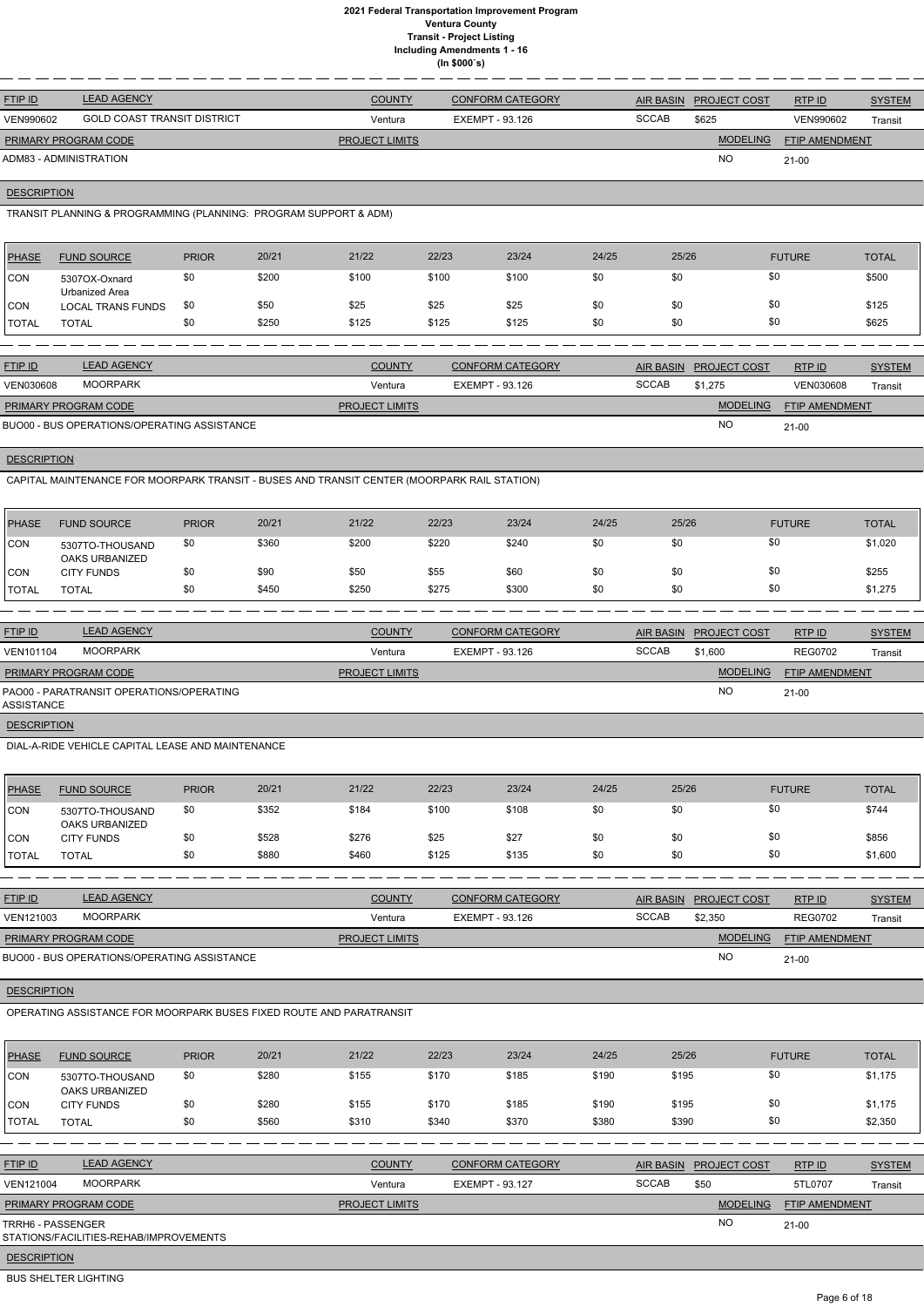| PHASE        | <b>FUND SOURCE</b>                | <b>PRIOR</b> | 20/21 | 21/22 | 22/23 | 23/24 | 24/25 | 25/26 | <b>FUTURE</b> | <b>TOTAL</b> |
|--------------|-----------------------------------|--------------|-------|-------|-------|-------|-------|-------|---------------|--------------|
| <b>ICON</b>  | 5307TO-THOUSAND<br>OAKS URBANIZED | \$0          | \$40  | \$0   | \$0   | \$0   | \$0   |       | \$0           | \$40         |
| CON          | <b>CITY FUNDS</b>                 | \$0          | \$10  | \$0   | \$0   | \$0   | \$0   |       | \$0           | \$10         |
| <b>TOTAL</b> | TOTAL                             | \$0          | \$50  | \$0   | \$0   | \$0   | \$0   | \$0   | \$0           | \$50         |

| <b>FTIP ID</b>              | <b>LEAD AGENCY</b>                            | <b>COUNTY</b>         | <b>CONFORM CATEGORY</b> |              | AIR BASIN PROJECT COST | RTPID                 | <b>SYSTEM</b> |
|-----------------------------|-----------------------------------------------|-----------------------|-------------------------|--------------|------------------------|-----------------------|---------------|
| <b>VEN181001</b>            | MOORPARK                                      | Ventura               | <b>TCM Committed</b>    | <b>SCCAB</b> | \$1.227                | 5200T002              | Transit       |
| <b>PRIMARY PROGRAM CODE</b> |                                               | <b>PROJECT LIMITS</b> |                         |              | <b>MODELING</b>        | <b>FTIP AMENDMENT</b> |               |
|                             | TDR64 - PARK & RIDE LOT MODIFICATIONS/UPGRADE |                       |                         |              | <b>YES</b>             | $21 - 00$             |               |

**DESCRIPTION** 

IN MOORPARK, EXPAND NORTH RAIL STATION PARKING BY 30 SPACES

| <b>PHASE</b>  | <b>FUND SOURCE</b>                        | <b>PRIOR</b> | 20/21   | 21/22 | 22/23 | 23/24 | 24/25 | 25/26 | <b>FUTURE</b> | <b>TOTAL</b> |
|---------------|-------------------------------------------|--------------|---------|-------|-------|-------|-------|-------|---------------|--------------|
| CON           | <b>CITY FUNDS</b>                         | \$0          | \$109   | \$0   | \$0   | \$0   | \$0   | \$0   | \$0           | \$109        |
| <b>CON</b>    | <b>PUBLIC TRANS</b><br>MODERINAZATION IMP | \$0          | \$1,118 | \$0   | \$0   | \$0   | \$0   | \$0   | \$0           | \$1,118      |
| <b>ITOTAL</b> | TOTAL                                     | \$0          | \$1,227 | \$0   | \$0   | \$0   | \$0   | \$0   | \$0           | \$1,227      |

| <b>FTIP ID</b>       | <b>LEAD AGENCY</b>                          | <b>COUNTY</b>         | <b>CONFORM CATEGORY</b> |              | AIR BASIN PROJECT COST | RTP ID                | <b>SYSTEM</b> |
|----------------------|---------------------------------------------|-----------------------|-------------------------|--------------|------------------------|-----------------------|---------------|
| VEN201003            | MOORPARK                                    | Ventura               | EXEMPT - 93.126         | <b>SCCAB</b> | \$308                  | 500703                | Transit       |
| PRIMARY PROGRAM CODE |                                             | <b>PROJECT LIMITS</b> |                         |              | <b>MODELING</b>        | <b>FTIP AMENDMENT</b> |               |
|                      | BUO00 - BUS OPERATIONS/OPERATING ASSISTANCE |                       |                         |              | NO                     | $21 - 12$             |               |

# **DESCRIPTION**

City of Moorpark Pilot On-Demand Rideshare Program

| PHASE        | <b>FUND SOURCE</b>                       | <b>PRIOR</b> | 20/21 | 21/22 | 22/23 | 23/24 | 24/25 | 25/26 | <b>FUTURE</b> | <b>TOTAL</b> |
|--------------|------------------------------------------|--------------|-------|-------|-------|-------|-------|-------|---------------|--------------|
| <b>ICON</b>  | 5307TO-THOUSAND<br><b>OAKS URBANIZED</b> | \$0          | \$100 | \$54  | \$0   | \$0   | \$0   | \$0   | \$0           | \$154        |
| ICON         | <b>CITY FUNDS</b>                        | \$0          | \$0   | \$54  | \$0   | \$0   | \$0   | \$0   | \$0           | \$54         |
| <b>CON</b>   | <b>LOCAL TRANS FUNDS</b>                 | \$0          | \$100 | \$0   | \$0   | \$0   | \$0   | \$0   | \$0           | \$100        |
| <b>TOTAL</b> | TOTAL                                    | \$0          | \$200 | \$108 | \$0   | \$0   | \$0   | \$0   | \$0           | \$308        |

| <b>FTIP ID</b>              | <b>LEAD AGENCY</b>                         | <b>COUNTY</b>         | <b>CONFORM CATEGORY</b> |              | <b>AIR BASIN PROJECT COST</b> | RTP ID                | <b>SYSTEM</b> |
|-----------------------------|--------------------------------------------|-----------------------|-------------------------|--------------|-------------------------------|-----------------------|---------------|
| VEN210602                   | <b>OJAI</b>                                | Ventura               | EXEMPT - 93.126         | <b>SCCAB</b> | \$550                         |                       | Transit       |
| <b>PRIMARY PROGRAM CODE</b> |                                            | <b>PROJECT LIMITS</b> |                         |              | <b>MODELING</b>               | <b>FTIP AMENDMENT</b> |               |
|                             | BUR17 - BUSES-REPLACEMENT-ALTERNATIVE FUEL |                       |                         |              | NC                            | $21 - 06$             |               |

# **DESCRIPTION**

City of Ojai Purchase One Bus for Replacement With Charging Infrastructure

| PHASE        | <b>FUND SOURCE</b>                         | <b>PRIOR</b> | 20/21 | 21/22 | 22/23 | 23/24 | 24/25 | 25/26 | <b>FUTURE</b> | <b>TOTAL</b> |
|--------------|--------------------------------------------|--------------|-------|-------|-------|-------|-------|-------|---------------|--------------|
| <b>CON</b>   | 5311 - NONURBANIZED<br><b>AREA FORMULA</b> | \$0          | \$443 | \$0   | \$0   | \$0   | \$0   | \$0   | \$0           | \$443        |
| ICON         | <b>LOCAL TRANS FUNDS</b>                   | \$0          | \$107 | \$0   | \$0   | \$0   | \$0   | \$0   | \$0           | \$107        |
| <b>TOTAL</b> | <b>TOTAL</b>                               | \$0          | \$550 | \$0   | \$0   | \$0   | \$0   | \$0   | \$0           | \$550        |

| <b>LEAD AGENCY</b>                          | <b>COUNTY</b>         | <b>CONFORM CATEGORY</b> | <b>AIR BASIN</b> |                 | RTPID               | <b>SYSTEM</b>  |
|---------------------------------------------|-----------------------|-------------------------|------------------|-----------------|---------------------|----------------|
| <b>OJAI</b>                                 | Ventura               | EXEMPT - 93.126         | <b>SCCAB</b>     | \$441           | <b>VEN34253</b>     | <b>Transit</b> |
| <b>PRIMARY PROGRAM CODE</b>                 | <b>PROJECT LIMITS</b> |                         |                  | <b>MODELING</b> |                     |                |
| BUO00 - BUS OPERATIONS/OPERATING ASSISTANCE |                       |                         |                  | <b>NO</b>       | 21-07               |                |
|                                             |                       |                         |                  |                 | <b>PROJECT COST</b> | FTIP AMENDMENT |

## **DESCRIPTION**

## OPERATING ASSISTANCE - FIXED ROUTE

| PHASE        | <b>FUND SOURCE</b>                         | <b>PRIOR</b> | 20/21 | 21/22 | 22/23 | 23/24 | 24/25 | 25/26 | <b>FUTURE</b> | <b>TOTAL</b> |
|--------------|--------------------------------------------|--------------|-------|-------|-------|-------|-------|-------|---------------|--------------|
| CON          | 5311 - NONURBANIZED<br><b>AREA FORMULA</b> | \$0          | \$0   | \$52  | \$52  | \$52  | \$0   | \$0   | \$0           | \$156        |
| CON          | <b>FARE REVENUE</b>                        | \$0          | \$0   | \$43  | \$43  | \$43  | \$0   | \$0   | \$0           | \$129        |
| <b>CON</b>   | <b>LOCAL TRANS FUNDS</b>                   | \$0          | \$0   | \$52  | \$52  | \$52  | \$0   | \$0   | \$0           | \$156        |
| <b>TOTAL</b> | <b>TOTAL</b>                               | \$0          | \$0   | \$147 | \$147 | \$147 | \$0   | \$0   | \$0           | \$441        |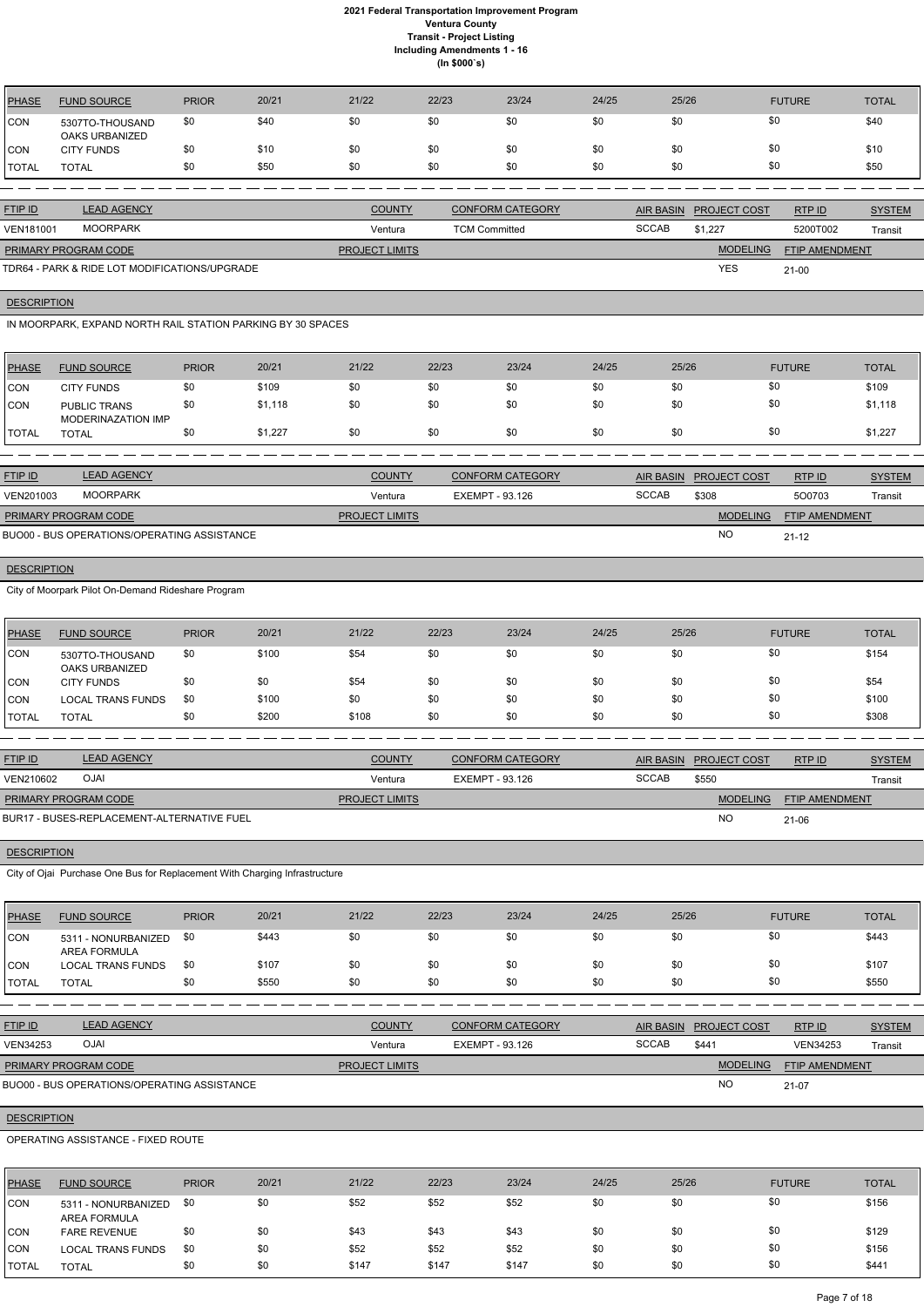| <b>FTIP ID</b>              | <b>LEAD AGENCY</b> | <b>COUNTY</b>         | <b>CONFORM CATEGORY</b> | AIR BASIN    | <b>PROJECT COST</b> | RTPID          | <b>SYSTEM</b> |
|-----------------------------|--------------------|-----------------------|-------------------------|--------------|---------------------|----------------|---------------|
| VEN150612                   | SIMI VALLEY        | Ventura               | EXEMPT - 93.126         | <b>SCCAB</b> | \$398               | 5TL0702        | Transit       |
| <b>PRIMARY PROGRAM CODE</b> |                    | <b>PROJECT LIMITS</b> |                         |              | <b>MODELING</b>     | FTIP AMENDMENT |               |
| ADM83 - ADMINISTRATION      |                    |                       |                         |              | <b>NO</b>           | $21-02$        |               |

# **DESCRIPTION**

## INTEGRATED TRANSIT MANAGEMENT SYSTEM

| PHASE        | <b>FUND SOURCE</b>                       | <b>PRIOR</b> | 20/21 | 21/22 | 22/23 | 23/24 | 24/25 | 25/26 | <b>FUTURE</b> | <b>TOTAL</b> |
|--------------|------------------------------------------|--------------|-------|-------|-------|-------|-------|-------|---------------|--------------|
| CON          | 5307SV-Simi Valley<br>Urbanized Area     | \$0          | \$64  | \$0   | \$0   | \$0   | \$0   | \$0   | \$0           | \$64         |
| ICON.        | FTA 5307 (FHWA<br><b>TRANSFER FUNDS)</b> | \$292        | \$0   | \$0   | \$0   | \$0   | \$0   | \$0   | \$0           | \$292        |
| <b>CON</b>   | <b>LOCAL TRANS FUNDS</b>                 | \$34         | \$8   | \$0   | \$0   | \$0   | \$0   | \$0   | \$0           | \$42         |
| <b>TOTAL</b> | <b>TOTAL</b>                             | \$326        | \$72  | \$0   | \$0   | \$0   | \$0   | \$0   | \$0           | \$398        |

| <b>FTIP ID</b>                                         | <b>LEAD AGENCY</b> | <b>COUNTY</b>         | <b>CONFORM CATEGORY</b> | <b>AIR BASIN</b> | <b>PROJECT COST</b> | RTP ID         | <b>SYSTEM</b> |
|--------------------------------------------------------|--------------------|-----------------------|-------------------------|------------------|---------------------|----------------|---------------|
| <b>VEN181202</b>                                       | <b>SIMI VALLEY</b> | Ventura               | EXEMPT - 93.126         | <b>SCCAB</b>     | \$290               | 5TL0702        | Transit       |
| <b>PRIMARY PROGRAM CODE</b>                            |                    | <b>PROJECT LIMITS</b> |                         |                  | <b>MODELING</b>     | FTIP AMENDMENT |               |
| PAO00 - PARATRANSIT OPERATIONS/OPERATING<br>ASSISTANCE |                    |                       |                         |                  | <b>NO</b>           | $21 - 00$      |               |

**DESCRIPTION** 

LEASE PARATRANSIT SCHEDULING/DISPATCHING SOFTWARE

| <b>PHASE</b>  | <b>FUND SOURCE</b>                   | <b>PRIOR</b> | 20/21 | 21/22 | 22/23 | 23/24 | 24/25 | 25/26 | <b>FUTURE</b> | <b>TOTAL</b> |
|---------------|--------------------------------------|--------------|-------|-------|-------|-------|-------|-------|---------------|--------------|
| CON           | 5307SV-Simi Valley<br>Urbanized Area | \$0          | \$88  | \$48  | \$48  | \$48  | \$0   |       | \$0           | \$232        |
| CON           | <b>LOCAL TRANS FUNDS</b>             | \$0          | \$22  | \$12  | \$12  | \$12  | \$0   |       | \$0           | \$58         |
| <b>ITOTAL</b> | TOTAL                                | \$0          | \$110 | \$60  | \$60  | \$60  | \$0   | \$0   | \$0           | \$290        |

| <b>FTIP ID</b>              | <b>LEAD AGENCY</b>                        | <b>COUNTY</b>         | <b>CONFORM CATEGORY</b> | <b>AIR BASIN</b> | <b>PROJECT COST</b> | RTP ID                | <b>SYSTEM</b> |
|-----------------------------|-------------------------------------------|-----------------------|-------------------------|------------------|---------------------|-----------------------|---------------|
| VEN181203                   | SIMI VALLEY                               | Ventura               | EXEMPT - 93.126         | <b>SCCAB</b>     | \$1,947             | 5TL0707               | Transit       |
| <b>PRIMARY PROGRAM CODE</b> |                                           | <b>PROJECT LIMITS</b> |                         |                  | <b>MODELING</b>     | <b>FTIP AMENDMENT</b> |               |
|                             | FUL52 - FUELING STATIONS-ALTERNATIVE FUEL |                       |                         |                  | <b>NO</b>           | $21 - 00$             |               |

# **DESCRIPTION**

IN SIMI VALLEY CNG FUELING FACILITY UPGRADE. (TDC's in the Amount of \$161 in FY 20/21 for CMAQ)

| <b>PHASE</b> | <b>FUND SOURCE</b>                               | <b>PRIOR</b> | 20/21   | 21/22 | 22/23 | 23/24 | 24/25 | 25/26 | <b>FUTURE</b> | <b>TOTAL</b> |
|--------------|--------------------------------------------------|--------------|---------|-------|-------|-------|-------|-------|---------------|--------------|
| PE           | <b>PUBLIC TRANS</b><br><b>MODERINAZATION IMP</b> | \$0          | \$262   | \$0   | \$0   | \$0   | \$0   | \$0   | \$0           | \$262        |
| <b>CON</b>   | FTA 5307 (FHWA<br><b>TRANSFER FUNDS)</b>         | \$0          | \$1,400 | \$0   | \$0   | \$0   | \$0   | \$0   | \$0           | \$1,400      |
| <b>CON</b>   | <b>PUBLIC TRANS</b><br><b>MODERINAZATION IMP</b> | \$0          | \$285   | \$0   | \$0   | \$0   | \$0   | \$0   | \$0           | \$285        |
| <b>TOTAL</b> | <b>TOTAL</b>                                     | \$0          | \$1,947 | \$0   | \$0   | \$0   | \$0   | \$0   | \$0           | \$1,947      |

| <b>FTIP ID</b>              | <b>LEAD AGENCY</b>                           | COUNTY                | <b>CONFORM CATEGORY</b> | AIR BASIN    | <b>PROJECT COST</b> | RTPID                 | <b>SYSTEM</b> |
|-----------------------------|----------------------------------------------|-----------------------|-------------------------|--------------|---------------------|-----------------------|---------------|
| VEN190706                   | <b>SIMI VALLEY</b>                           | Ventura               | EXEMPT - 93.126         | <b>SCCAB</b> | \$575               | <b>REG0702</b>        | Transit       |
| <b>PRIMARY PROGRAM CODE</b> |                                              | <b>PROJECT LIMITS</b> |                         |              | <b>MODELING</b>     | <b>FTIP AMENDMENT</b> |               |
|                             | NCR86 - MAINTENANCE/STORAGE FACILITY-UPGRADE |                       |                         |              | <b>NC</b>           | $21 - 00$             |               |

# **DESCRIPTION**

PAVEMENT REHABILITATION AT TRANSIT MAINTENANCE FACILITY

| <b>PHASE</b> | <b>FUND SOURCE</b>                   | <b>PRIOR</b> | 20/21 | 21/22 | 22/23 | 23/24 | 24/25 | 25/26 | <b>FUTURE</b> | <b>TOTAL</b> |
|--------------|--------------------------------------|--------------|-------|-------|-------|-------|-------|-------|---------------|--------------|
| <b>CON</b>   | 5307SV-Simi Valley<br>Urbanized Area | \$0          | \$479 | \$0   | \$0   | \$0   | \$0   | \$0   |               | \$479        |
| ICON         | <b>LOCAL TRANS FUNDS</b>             | \$0          | \$96  | \$0   | \$0   | \$0   | \$0   | \$0   |               | \$96         |
| 'TOTAL       | <b>TOTAL</b>                         | \$0          | \$575 | \$0   | \$0   | \$0   | \$0   | \$0   | \$0           | \$575        |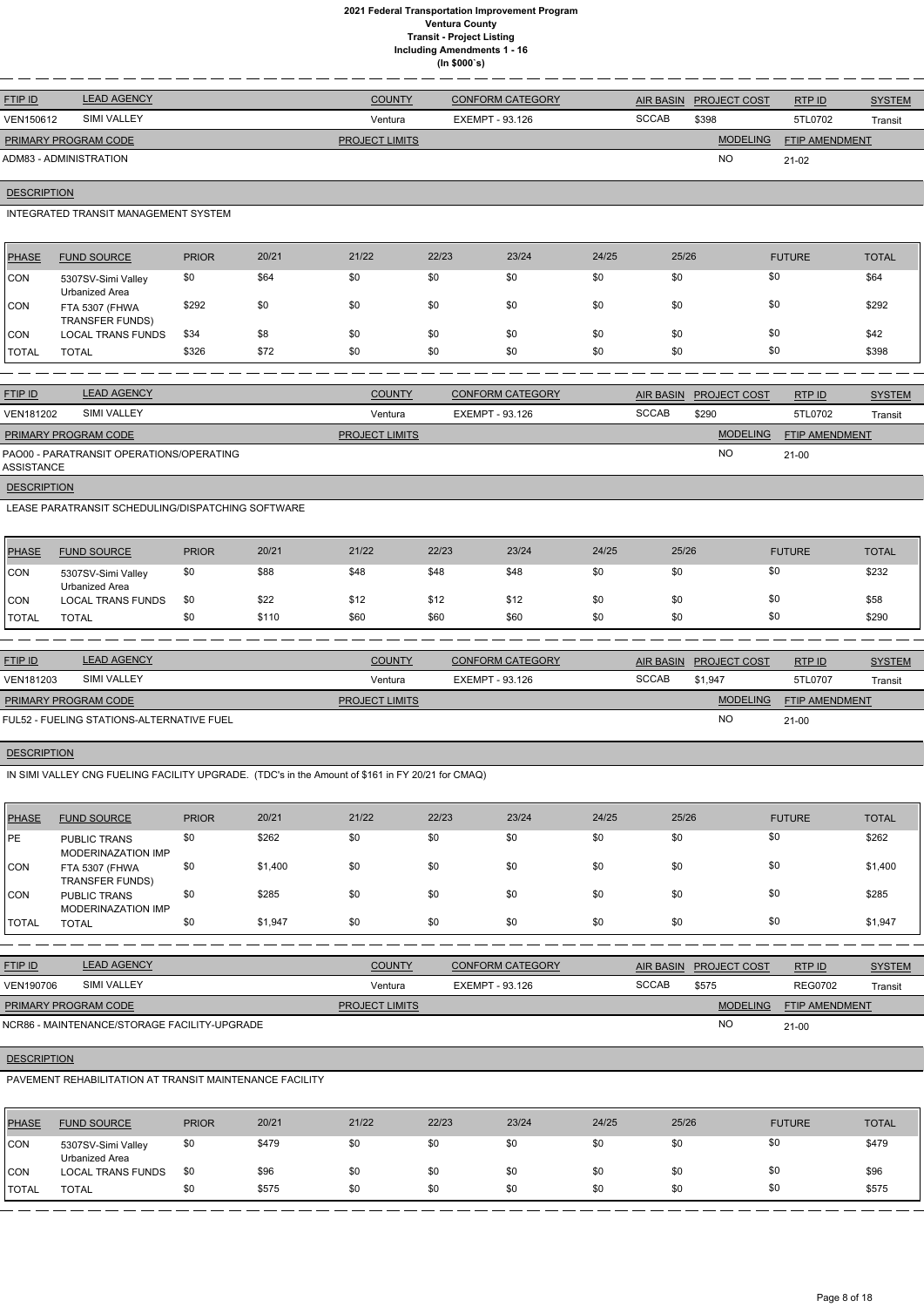**Including Amendments 1 - 16**

|                    |                                                                                               |              |       |                       | (ln \$000's) | Including Amendments 1 - 16 |       |                  |                        |                       |               |
|--------------------|-----------------------------------------------------------------------------------------------|--------------|-------|-----------------------|--------------|-----------------------------|-------|------------------|------------------------|-----------------------|---------------|
| <b>FTIP ID</b>     | <b>LEAD AGENCY</b>                                                                            |              |       | <b>COUNTY</b>         |              | <b>CONFORM CATEGORY</b>     |       | <b>AIR BASIN</b> | PROJECT COST           | RTP ID                | <b>SYSTEM</b> |
| <b>VEN190707</b>   | SIMI VALLEY                                                                                   |              |       | Ventura               |              | <b>EXEMPT - 93.126</b>      |       | <b>SCCAB</b>     | \$350                  | <b>REG0702</b>        | Transit       |
|                    | PRIMARY PROGRAM CODE                                                                          |              |       | <b>PROJECT LIMITS</b> |              |                             |       |                  | <b>MODELING</b>        | FTIP AMENDMENT        |               |
|                    | BUN07 - BUS SERVICE EQUIPMENT/OPERATING EQUIPMENT                                             |              |       |                       |              |                             |       |                  | <b>NO</b>              | $21 - 11$             |               |
| <b>DESCRIPTION</b> |                                                                                               |              |       |                       |              |                             |       |                  |                        |                       |               |
|                    | <b>BUS TECHNOLOGY EQUIPMENT</b>                                                               |              |       |                       |              |                             |       |                  |                        |                       |               |
| <b>PHASE</b>       | <b>FUND SOURCE</b>                                                                            | <b>PRIOR</b> | 20/21 | 21/22                 | 22/23        | 23/24                       | 24/25 | 25/26            |                        | <b>FUTURE</b>         | <b>TOTAL</b>  |
| CON                | 5339SV-Simi Valley<br>Urbanized Area - BFG                                                    | \$0          | \$280 | \$0                   | \$0          | \$0                         | \$0   | \$0              | \$0                    |                       | \$280         |
| <b>CON</b>         | <b>LOCAL TRANS FUNDS</b>                                                                      | \$0          | \$70  | \$0                   | \$0          | \$0                         | \$0   | \$0              | \$0                    |                       | \$70          |
| <b>TOTAL</b>       | <b>TOTAL</b>                                                                                  | \$0          | \$350 | \$0                   | \$0          | \$0                         | \$0   | \$0              | \$0                    |                       | \$350         |
|                    |                                                                                               |              |       |                       |              |                             |       |                  |                        |                       |               |
| <b>FTIP ID</b>     | <b>LEAD AGENCY</b>                                                                            |              |       | <b>COUNTY</b>         |              | <b>CONFORM CATEGORY</b>     |       | <b>AIR BASIN</b> | <b>PROJECT COST</b>    | RTP ID                | <b>SYSTEM</b> |
| <b>VEN191201</b>   | SIMI VALLEY                                                                                   |              |       | Ventura               |              | <b>EXEMPT - 93.127</b>      |       | <b>SCCAB</b>     | \$350                  | 5TL0706               | Transit       |
|                    | PRIMARY PROGRAM CODE                                                                          |              |       | PROJECT LIMITS        |              |                             |       |                  | <b>MODELING</b>        | FTIP AMENDMENT        |               |
|                    | TRRH6 - PASSENGER<br>STATIONS/FACILITIES-REHAB/IMPROVEMENTS                                   |              |       |                       |              |                             |       |                  |                        | $21-00$               |               |
| <b>DESCRIPTION</b> |                                                                                               |              |       |                       |              |                             |       |                  |                        |                       |               |
|                    | In the City of Simi Valley, rehabiliation and construction of Bus Stops at various locations. |              |       |                       |              |                             |       |                  |                        |                       |               |
| <b>PHASE</b>       | <b>FUND SOURCE</b>                                                                            | <b>PRIOR</b> | 20/21 | 21/22                 | 22/23        | 23/24                       | 24/25 | 25/26            |                        | <b>FUTURE</b>         | <b>TOTAL</b>  |
| <b>CON</b>         | 5339SV-Simi Valley<br>Urbanized Area - BFG                                                    | \$0          | \$0   | \$292                 | \$0          | \$0                         | \$0   | \$0              | \$0                    |                       | \$292         |
| CON                | <b>LOCAL TRANS FUNDS</b>                                                                      | \$0          | \$0   | \$58                  | \$0          | \$0                         | \$0   | \$0              | \$0                    |                       | \$58          |
| <b>TOTAL</b>       | <b>TOTAL</b>                                                                                  | \$0          | \$0   | \$350                 | \$0          | \$0                         | \$0   | \$0              | \$0                    |                       | \$350         |
|                    |                                                                                               |              |       |                       |              |                             |       |                  |                        |                       |               |
| FTIP ID            | <b>LEAD AGENCY</b>                                                                            |              |       | <b>COUNTY</b>         |              | <b>CONFORM CATEGORY</b>     |       | <b>AIR BASIN</b> | <b>PROJECT COST</b>    | RTP ID                | <b>SYSTEM</b> |
| VEN191202          | <b>SIMI VALLEY</b>                                                                            |              |       | Ventura               |              | <b>EXEMPT - 93.126</b>      |       | <b>SCCAB</b>     | \$350                  | <b>REG0702</b>        | Transit       |
|                    | PRIMARY PROGRAM CODE                                                                          |              |       | <b>PROJECT LIMITS</b> |              |                             |       |                  | <b>MODELING</b>        | <b>FTIP AMENDMENT</b> |               |
|                    | PAR16 - PARATRANSIT VEHICLES-REPLACEMENT-GAS/DIESEL                                           |              |       |                       |              |                             |       |                  |                        | $21-00$               |               |
| <b>DESCRIPTION</b> |                                                                                               |              |       |                       |              |                             |       |                  |                        |                       |               |
|                    | IN THE CITY OF SIMI VALLEY, PURCHASE OF REPLACEMENT PARATRANSIT VANS OR BUSES                 |              |       |                       |              |                             |       |                  |                        |                       |               |
| <b>PHASE</b>       | <b>FUND SOURCE</b>                                                                            | <b>PRIOR</b> | 20/21 | 21/22                 | 22/23        | 23/24                       | 24/25 | 25/26            |                        | <b>FUTURE</b>         | <b>TOTAL</b>  |
| CON                | 5339SV-Simi Valley<br>Urbanized Area - BFG                                                    | \$0          | \$0   | \$0                   | \$292        | \$0                         | \$0   | \$0              | \$0                    |                       | \$292         |
| CON                | <b>LOCAL TRANS FUNDS</b>                                                                      | \$0          | \$0   | \$0                   | \$58         | \$0                         | \$0   | \$0              | \$0                    |                       | \$58          |
| <b>TOTAL</b>       | <b>TOTAL</b>                                                                                  | \$0          | \$0   | \$0                   | \$350        | \$0                         | \$0   | \$0              | \$0                    |                       | \$350         |
|                    |                                                                                               |              |       |                       |              |                             |       |                  |                        |                       |               |
| FTIP ID            | <b>LEAD AGENCY</b>                                                                            |              |       | <b>COUNTY</b>         |              | <b>CONFORM CATEGORY</b>     |       |                  | AIR BASIN PROJECT COST | RTP ID                | <b>SYSTEM</b> |
| VEN210301          | SIMI VALLEY                                                                                   |              |       | Ventura               |              | <b>EXEMPT - 93.126</b>      |       | <b>SCCAB</b>     | \$2,762                | <b>REG0702</b>        | Transit       |
|                    | PRIMARY PROGRAM CODE                                                                          |              |       | <b>PROJECT LIMITS</b> |              |                             |       |                  | <b>MODELING</b>        | <b>FTIP AMENDMENT</b> |               |
|                    | BUR17 - BUSES-REPLACEMENT-ALTERNATIVE FUEL                                                    |              |       |                       |              |                             |       |                  |                        | $21-08$               |               |

**DESCRIPTION** 

# SIMI VALLEY REPLACE TWELVE (12) CNG PARATRANSIT VEHICLES.

| <b>PHASE</b>   | <b>FUND SOURCE</b>                       | <b>PRIOR</b> | 20/21   | 21/22                 | 22/23           | 23/24                   | 24/25 | 25/26            |                     | <b>FUTURE</b>         | <b>TOTAL</b>  |
|----------------|------------------------------------------|--------------|---------|-----------------------|-----------------|-------------------------|-------|------------------|---------------------|-----------------------|---------------|
| <b>CON</b>     | CMAQ                                     | \$0          | \$2,445 | \$0                   | \$0             | \$0                     | \$0   | \$0              |                     | \$0                   | \$2,445       |
| <b>CON</b>     | TDA ARTICLE #4                           | \$0          | \$317   | \$0                   | \$0             | \$0                     | \$0   | \$0              |                     | \$0                   | \$317         |
| <b>I</b> TOTAL | <b>TOTAL</b>                             | \$0          | \$2,762 | \$0                   | \$0             | \$0                     | \$0   | \$0              |                     | \$0                   | \$2,762       |
|                |                                          |              |         |                       |                 |                         |       |                  |                     |                       |               |
| <b>FTIP ID</b> | <b>LEAD AGENCY</b>                       |              |         | <b>COUNTY</b>         |                 | <b>CONFORM CATEGORY</b> |       | <b>AIR BASIN</b> | <b>PROJECT COST</b> | RTPID                 | <b>SYSTEM</b> |
| VEN211002      | <b>SIMI VALLEY</b>                       |              |         | Ventura               | EXEMPT - 93.126 |                         |       | <b>SCCAB</b>     | \$450               | 5TL0703               | Transit       |
|                | <b>PRIMARY PROGRAM CODE</b>              |              |         | <b>PROJECT LIMITS</b> |                 |                         |       |                  | <b>MODELING</b>     | <b>FTIP AMENDMENT</b> |               |
|                | BUN94 - BUSES-EXPANSION-ALTERNATIVE FUEL |              |         |                       |                 |                         |       |                  | NO                  | $21 - 12$             |               |

# **DESCRIPTION**

PURCHASE OF TWO (2) NEW ELECTRIC VANS AND INFRASTRUCTURE TO PROVIDE GENERAL PUBLIC PILOT COMMUNITY SERVICE ROUTES.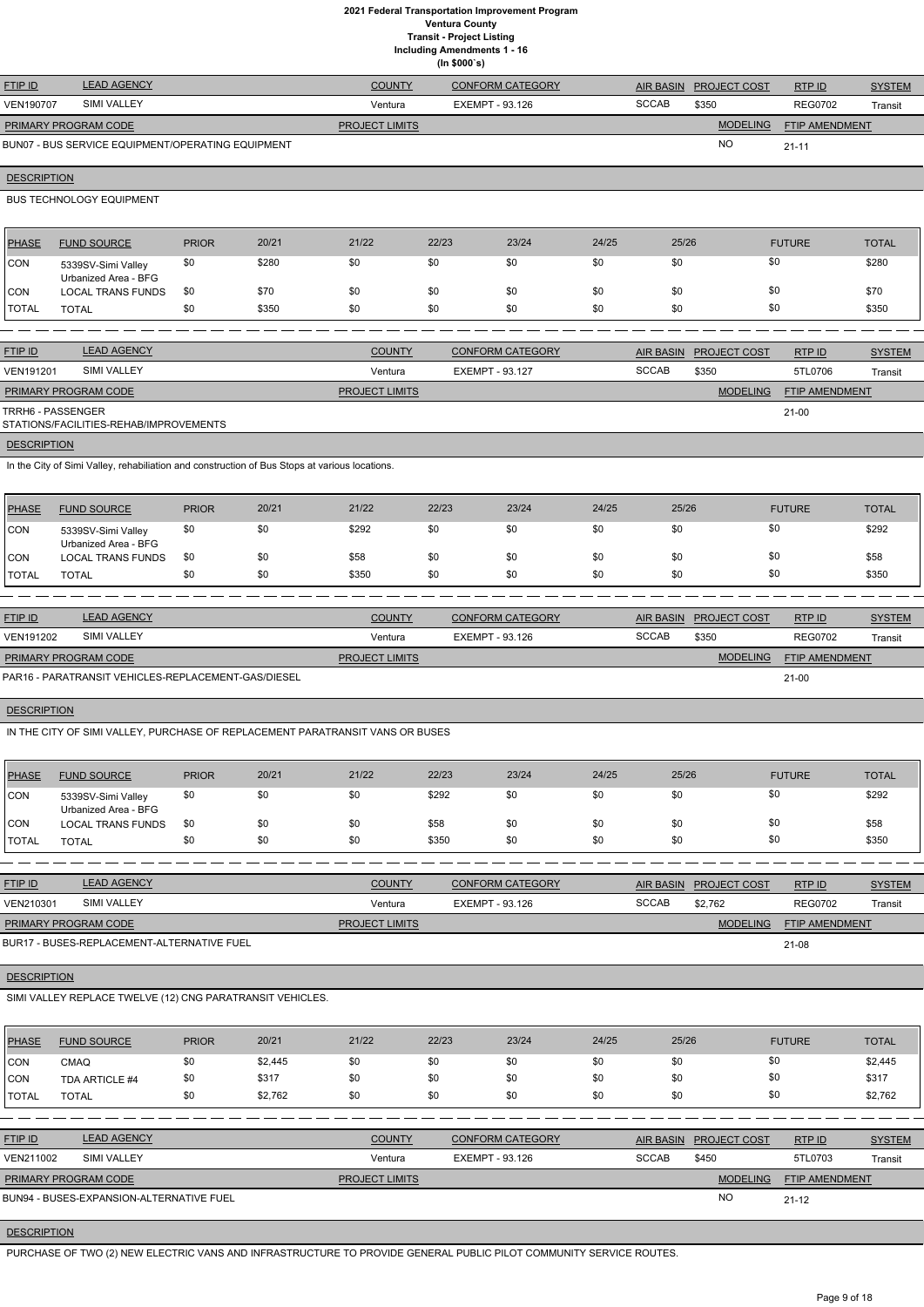| <b>FTIP ID</b>                                                | <b>LEAD AGENCY</b> | <b>COUNTY</b>         | <b>CONFORM CATEGORY</b> |              | AIR BASIN PROJECT COST | RTP ID                | <b>SYSTEM</b> |
|---------------------------------------------------------------|--------------------|-----------------------|-------------------------|--------------|------------------------|-----------------------|---------------|
| VEN211003                                                     | SIMI VALLEY        | Ventura               | EXEMPT - 93.126         | <b>SCCAB</b> | \$273                  | 5TL0706               | Transit       |
| <b>PRIMARY PROGRAM CODE</b>                                   |                    | <b>PROJECT LIMITS</b> |                         |              | <b>MODELING</b>        | <b>FTIP AMENDMENT</b> |               |
| ADR55 - ADMINISTRATIVE<br>OFFICE(S)/FACILITY-REHAB/IMPROVEMNT |                    |                       |                         |              | <b>NO</b>              | $21 - 12$             |               |

**DESCRIPTION** 

| PHASE       | <b>FUND SOURCE</b>                         | <b>PRIOR</b> | 20/21 | 21/22 | 22/23 | 23/24 | 24/25 | 25/26 | <b>FUTURE</b> | <b>TOTAL</b> |
|-------------|--------------------------------------------|--------------|-------|-------|-------|-------|-------|-------|---------------|--------------|
| <b>ICON</b> | 5339SV-Simi Valley<br>Urbanized Area - BFG | \$0          | \$0   | \$360 | \$0   | \$0   | \$0   | \$0   | \$0           | \$360        |
| ICON        | <b>CITY FUNDS</b>                          |              | \$0   | \$90  |       | \$0   | \$0   | \$0   | \$0           | \$90         |
| I TOTAL     | TOTAL                                      | \$0          | \$0   | \$450 | \$0   | \$0   | \$0   | \$0   | \$0           | \$450        |

REPLACEMENT OF EXISTING HEATING, VENTILATION, AND AIR CONDITIONING (HVAC) SYSTEM SERVING THE TRANSIT MAINTENANCE BUILDING.

| <b>PHASE</b> | <b>FUND SOURCE</b>                         | <b>PRIOR</b> | 20/21 | 21/22 | 22/23 | 23/24 | 24/25 | 25/26 | <b>FUTURE</b> | <b>TOTAL</b> |
|--------------|--------------------------------------------|--------------|-------|-------|-------|-------|-------|-------|---------------|--------------|
| <b>CON</b>   | 5339SV-Simi Valley<br>Urbanized Area - BFG | \$0          | \$0   | \$220 | \$0   | \$0   | \$0   | \$0   | \$0           | \$220        |
| <b>CON</b>   | <b>CITY FUNDS</b>                          |              | \$0   | \$53  | \$0   | \$0   | \$0   | \$0   | \$0           | \$53         |
| <b>TOTAL</b> | <b>TOTAL</b>                               | \$0          | \$0   | \$273 | \$0   | \$0   | \$0   | \$0   | \$0           | \$273        |

| <b>FTIP ID</b>       | <b>LEAD AGENCY</b>                          | <b>COUNTY</b>         | CONFORM CATEGORY | <b>AIR BASIN</b> | <b>PROJECT COST</b> | RTP ID                | <b>SYSTEM</b> |
|----------------------|---------------------------------------------|-----------------------|------------------|------------------|---------------------|-----------------------|---------------|
| <b>VEN34206</b>      | SIMI VALLEY                                 | Ventura               | EXEMPT - 93.126  | <b>SCCAB</b>     | \$32.927            | <b>VEN34206</b>       | Transit       |
| PRIMARY PROGRAM CODE |                                             | <b>PROJECT LIMITS</b> |                  |                  | <b>MODELING</b>     | <b>FTIP AMENDMENT</b> |               |
|                      | BUO00 - BUS OPERATIONS/OPERATING ASSISTANCE |                       |                  |                  | <b>NO</b>           | $21 - 11$             |               |

# **DESCRIPTION**

OPERATING ASSISTANCE - FIXED ROUTE

| PHASE        | <b>FUND SOURCE</b>                   | <b>PRIOR</b> | 20/21    | 21/22   | 22/23   | 23/24   | 24/25 | 25/26 | <b>FUTURE</b> | <b>TOTAL</b> |
|--------------|--------------------------------------|--------------|----------|---------|---------|---------|-------|-------|---------------|--------------|
| <b>CON</b>   | 5307SV-Simi Valley<br>Urbanized Area | \$0          | \$7,980  | \$2,151 | \$2,200 | \$2,200 | \$0   | \$0   | \$0           | \$14,531     |
| ICON         | <b>CITY FUNDS</b>                    | \$0          | \$10,215 | \$2,151 | \$2,200 | \$2,200 | \$0   | \$0   | \$0           | \$16,766     |
| CON          | <b>FARE REVENUE</b>                  | \$0          | \$295    | \$405   | \$465   | \$465   | \$0   | \$0   | \$0           | \$1,630      |
| <b>TOTAL</b> | TOTAL                                | \$0          | \$18,490 | \$4,707 | \$4,865 | \$4,865 | \$0   | \$0   | \$0           | \$32,927     |

| <b>FTIP ID</b>              | <b>LEAD AGENCY</b>                       | <b>COUNTY</b>         | <b>CONFORM CATEGORY</b> | AIR BASIN    | <b>PROJECT COST</b> | RTPID                 | <b>SYSTEM</b> |
|-----------------------------|------------------------------------------|-----------------------|-------------------------|--------------|---------------------|-----------------------|---------------|
| VEN981107                   | <b>SIMI VALLEY</b>                       | Ventura               | EXEMPT - 93.126         | <b>SCCAB</b> | \$2.471             | VEN981107             | Transit       |
| <b>PRIMARY PROGRAM CODE</b> |                                          | <b>PROJECT LIMITS</b> |                         |              | <b>MODELING</b>     | <b>FTIP AMENDMENT</b> |               |
| <b>ASSISTANCE</b>           | PAO00 - PARATRANSIT OPERATIONS/OPERATING |                       |                         |              | <b>NO</b>           | 21-02                 |               |
| <b>DESCRIPTION</b>          |                                          |                       |                         |              |                     |                       |               |

ADA SERVICE - PARATRANSIT CAPITAL

| PHASE        | <b>FUND SOURCE</b>                   | <b>PRIOR</b> | 20/21   | 21/22 | 22/23 | 23/24 | 24/25 | 25/26 | <b>FUTURE</b> | <b>TOTAL</b> |
|--------------|--------------------------------------|--------------|---------|-------|-------|-------|-------|-------|---------------|--------------|
| <b>CON</b>   | 5307SV-Simi Valley<br>Urbanized Area | \$0          | \$1,101 | \$292 | \$292 | \$292 | \$0   | \$0   | \$0           | \$1,977      |
| <b>CON</b>   | <b>CITY FUNDS</b>                    | \$0          | \$275   | \$73  | \$73  | \$73  | \$0   | \$0   | \$0           | \$494        |
| <b>TOTAL</b> | <b>TOTAL</b>                         | \$0          | \$1,376 | \$365 | \$365 | \$365 | \$0   | \$0   | \$0           | \$2,471      |

| <b>FTIP ID</b>              | <b>LEAD AGENCY</b>                          | <b>COUNTY</b>         | <b>CONFORM CATEGORY</b> |              | AIR BASIN PROJECT COST | RTPID            | <b>SYSTEM</b> |
|-----------------------------|---------------------------------------------|-----------------------|-------------------------|--------------|------------------------|------------------|---------------|
| <b>VEN981118</b>            | SIMI VALLEY                                 | Ventura               | EXEMPT - 93.126         | <b>SCCAB</b> | \$1.869                | <b>VEN981118</b> | Transit       |
| <b>PRIMARY PROGRAM CODE</b> |                                             | <b>PROJECT LIMITS</b> |                         |              | <b>MODELING</b>        | FTIP AMENDMENT   |               |
|                             | BUO00 - BUS OPERATIONS/OPERATING ASSISTANCE |                       |                         |              | <b>NO</b>              | $21 - 11$        |               |
|                             |                                             |                       |                         |              |                        |                  |               |

## **DESCRIPTION**

## PREVENTIVE MAINTENANCE

| <b>PHASE</b> | <b>FUND SOURCE</b>                   | <b>PRIOR</b> | 20/21   | 21/22 | 22/23 | 23/24 | 24/25 | 25/26 | <b>FUTURE</b> | <b>TOTAL</b> |
|--------------|--------------------------------------|--------------|---------|-------|-------|-------|-------|-------|---------------|--------------|
| <b>CON</b>   | 5307SV-Simi Valley<br>Urbanized Area | \$0          | \$518   | \$220 | \$220 | \$220 | \$0   | \$0   | \$0           | \$1,178      |
| <b>CON</b>   | <b>LOCAL TRANS FUNDS</b>             | \$0          | \$526   | \$55  | \$55  | \$55  | \$0   | \$0   | \$0           | \$691        |
| <b>TOTAL</b> | <b>TOTAL</b>                         | \$0          | \$1,044 | \$275 | \$275 | \$275 | \$0   | \$0   | \$0           | \$1,869      |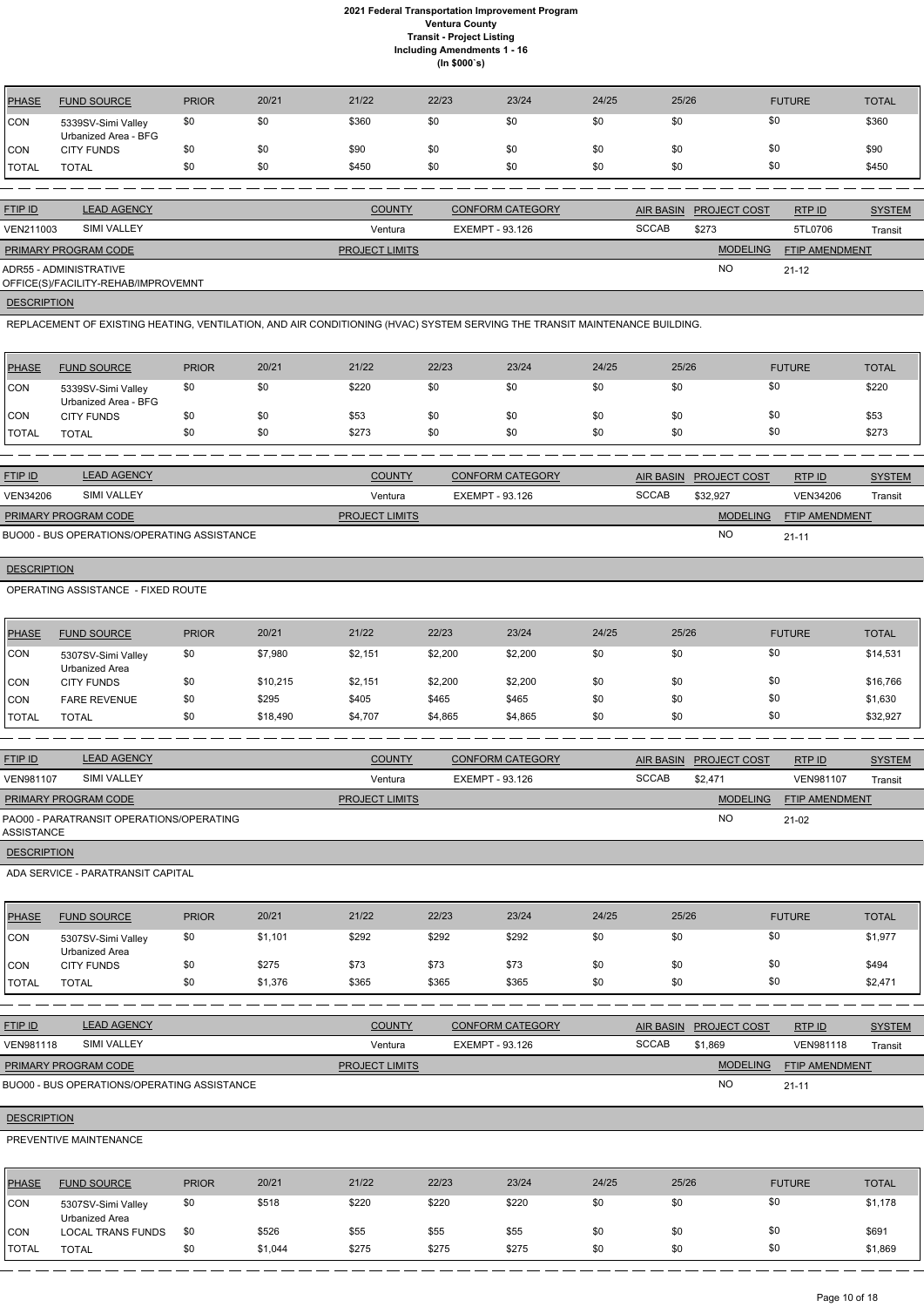**Including Amendments 1 - 16**

**(In \$000`s)**

| <b>FTIP ID</b>       | <b>LEAD AGENCY</b>                                | <b>COUNTY</b>         | <b>CONFORM CATEGORY</b> |              | AIR BASIN PROJECT COST | RTPID                 | <b>SYSTEM</b> |
|----------------------|---------------------------------------------------|-----------------------|-------------------------|--------------|------------------------|-----------------------|---------------|
| <b>VEN171001</b>     | SOUTHERN CALIF REGIONAL RAIL AUTHORITY            | Ventura               | EXEMPT - 93.126         | <b>SCCAB</b> | \$30.725               | <b>REG0702</b>        | Transit       |
| PRIMARY PROGRAM CODE |                                                   | <b>PROJECT LIMITS</b> |                         |              | <b>MODELING</b>        | <b>FTIP AMENDMENT</b> |               |
|                      | CON07 - COMMUTER RAIL SERVICE/OPERATING EQUIPMENT |                       |                         |              | NC                     | $21 - 00$             |               |

## **DESCRIPTION**

SYSTEMWIDE PREVENTIVE MAINTENANCE FOR METROLINK COMMUTER RAIL. (TDC's of \$2,458 in 20/21, \$1,229 in years 21/22, 22/23 & 23/24)

| PHASE      | <b>FUND SOURCE</b>                       | <b>PRIOR</b> | 20/21    | 21/22   | 22/23   | 23/24   | 24/25 | 25/26 | <b>FUTURE</b> | <b>TOTAL</b> |
|------------|------------------------------------------|--------------|----------|---------|---------|---------|-------|-------|---------------|--------------|
| <b>CON</b> | 5307OX-Oxnard<br>Urbanized Area          | \$0          | \$3,816  | \$1,908 | \$1,908 | \$1,908 | \$0   | \$0   | \$0           | \$9,540      |
| CON        | 5307TO-THOUSAND<br><b>OAKS URBANIZED</b> | \$0          | \$1,516  | \$758   | \$758   | \$0     | \$0   | \$0   | \$0           | \$3,032      |
| ICON.      | 5337OX-Oxnard<br>Urbanized Area - SGR    | \$0          | \$4,132  | \$2,066 | \$2,066 | \$2,066 | \$0   | \$0   | \$0           | \$10,330     |
| CON        | 5337TO-THOUSAND<br>OAKS URBANIZED        | \$0          | \$2,826  | \$1,413 | \$1,413 | \$2,171 | \$0   | \$0   | \$0           | \$7,823      |
| I TOTAL    | <b>TOTAL</b>                             | \$0          | \$12,290 | \$6,145 | \$6,145 | \$6,145 | \$0   | \$0   | \$0           | \$30,725     |

| <b>FTIP ID</b>       | <b>LEAD AGENCY</b>                       | <b>COUNTY</b>         | <b>CONFORM CATEGORY</b> | <b>AIR BASIN</b> | <b>PROJECT COST</b> | RTPID                 | <b>SYSTEM</b> |
|----------------------|------------------------------------------|-----------------------|-------------------------|------------------|---------------------|-----------------------|---------------|
| <b>VEN990609</b>     | SOUTHERN CALIF REGIONAL RAIL AUTHORITY   | Ventura               | EXEMPT - 93.126         | <b>SCCAB</b>     | \$19.811            | VEN990609             | Transit       |
| PRIMARY PROGRAM CODE |                                          | <b>PROJECT LIMITS</b> |                         |                  | <b>MODELING</b>     | <b>FTIP AMENDMENT</b> |               |
|                      | TRR15 - TRACK REPLACEMENT/REHABILITATION |                       |                         |                  | <b>NO</b>           | $21 - 00$             |               |

## **DESCRIPTION**

SYSTEMWIDE REHABILITATION AND RENOVATION INCLUDING THE PURCHASE OF REPLACEMENT LOCOMOTIVES WITH TIER-4 TECHNOLOGY, TRACK, SIGNALS, PLATFORMS, POWER SYSTEMS, FACILITIES, ROLLING STOCK, EQUIPMENT, SIGNAGE (Project will use TDC's FOR MATCH OF \$1,862 for CON in FY 20/21 for 5337, and \$700 EACH YEAR FOR FY 21/22, 22/23, 23/24 FOR CON FOR 5337)

| PHASE        | <b>FUND SOURCE</b>                    | <b>PRIOR</b> | 20/21   | 21/22   | 22/23   | 23/24   | 24/25 | 25/26 | <b>FUTURE</b> | <b>TOTAL</b> |
|--------------|---------------------------------------|--------------|---------|---------|---------|---------|-------|-------|---------------|--------------|
| <b>CON</b>   | 5337OX-Oxnard<br>Urbanized Area - SGR | \$0          | \$5,451 | \$2,000 | \$2,000 | \$2,000 | \$0   | \$0   | \$0           | \$11,451     |
| <b>CON</b>   | 5337TO-THOUSAND<br>OAKS URBANIZED     | \$0          | \$3,860 | \$1,500 | \$1,500 | \$1,500 | \$0   | \$0   | \$0           | \$8,360      |
| <b>TOTAL</b> | TOTAL                                 | \$0          | \$9,311 | \$3,500 | \$3,500 | \$3,500 | \$0   | \$0   | \$0           | \$19,811     |

| <b>FTIP ID</b>              | <b>LEAD AGENCY</b>                          | <b>COUNTY</b>         | CONFORM CATEGORY | <b>AIR BASIN</b> | <b>PROJECT COST</b> | RTP ID                | <b>SYSTEM</b> |
|-----------------------------|---------------------------------------------|-----------------------|------------------|------------------|---------------------|-----------------------|---------------|
| VEN030611                   | THOUSAND OAKS                               | Ventura               | EXEMPT - 93.126  | <b>SCCAB</b>     | \$3.750             | VEN030611             | Transit       |
| <b>PRIMARY PROGRAM CODE</b> |                                             | <b>PROJECT LIMITS</b> |                  |                  | <b>MODELING</b>     | <b>FTIP AMENDMENT</b> |               |
|                             | BUO00 - BUS OPERATIONS/OPERATING ASSISTANCE |                       |                  |                  | NO                  | $21 - 00$             |               |

# **DESCRIPTION**

PREVENTIVE MAINTENANCE - THOUSAND OAKS TRANSIT FIXED-ROUTE AND DIAL-A-RIDE VEHICLES AND FACILITIES INCLUDING TRANSIT CENTER AND BUS STOPS

| <b>PHASE</b> | <b>FUND SOURCE</b>                | <b>PRIOR</b> | 20/21   | 21/22 | 22/23 | 23/24 | 24/25 | 25/26 | <b>FUTURE</b> | <b>TOTAL</b> |
|--------------|-----------------------------------|--------------|---------|-------|-------|-------|-------|-------|---------------|--------------|
| CON          | 5307TO-THOUSAND<br>OAKS URBANIZED | \$0          | \$1,200 | \$600 | \$600 | \$600 | \$0   | \$0   | \$0           | \$3,000      |
| CON          | <b>CITY FUNDS</b>                 | \$0          | \$300   | \$150 | \$150 | \$150 | \$0   | \$0   | \$0           | \$750        |
| <b>TOTAL</b> | <b>TOTAL</b>                      | \$0          | \$1,500 | \$750 | \$750 | \$750 | \$0   | \$0   | \$0           | \$3,750      |

| THOUSAND OAKS<br>VEN030612       | Ventura               | EXEMPT - 93.126 | <b>SCCAB</b> | \$900           | VEN030612      | Transit |
|----------------------------------|-----------------------|-----------------|--------------|-----------------|----------------|---------|
| <b>PRIMARY PROGRAM CODE</b>      | <b>PROJECT LIMITS</b> |                 |              | <b>MODELING</b> | FTIP AMENDMENT |         |
| <b>BUO01 - BUS-CAPITAL LEASE</b> |                       |                 |              | <b>NO</b>       | 21-00          |         |
| <b>DESCRIPTION</b>               |                       |                 |              |                 |                |         |

DIAL-A-RIDE AND FIXED-ROUTE SERVICE - CAPITAL LEASE

| <b>PHASE</b> | <b>FUND SOURCE</b>                | <b>PRIOR</b> | 20/21 | 21/22 | 22/23 | 23/24 | 24/25 | 25/26 | <b>FUTURE</b> | <b>TOTAL</b> |
|--------------|-----------------------------------|--------------|-------|-------|-------|-------|-------|-------|---------------|--------------|
| CON          | 5307TO-THOUSAND<br>OAKS URBANIZED | \$0          | \$240 | \$120 | \$120 | \$120 | \$120 | \$0   |               | \$720        |
| ICON         | <b>CITY FUNDS</b>                 | \$0          | \$60  | \$30  | \$30  | \$30  | \$30  | \$0   |               | \$180        |
| <b>TOTAL</b> | TOTAL                             | \$0          | \$300 | \$150 | \$150 | \$150 | \$150 | \$0   | \$0           | \$900        |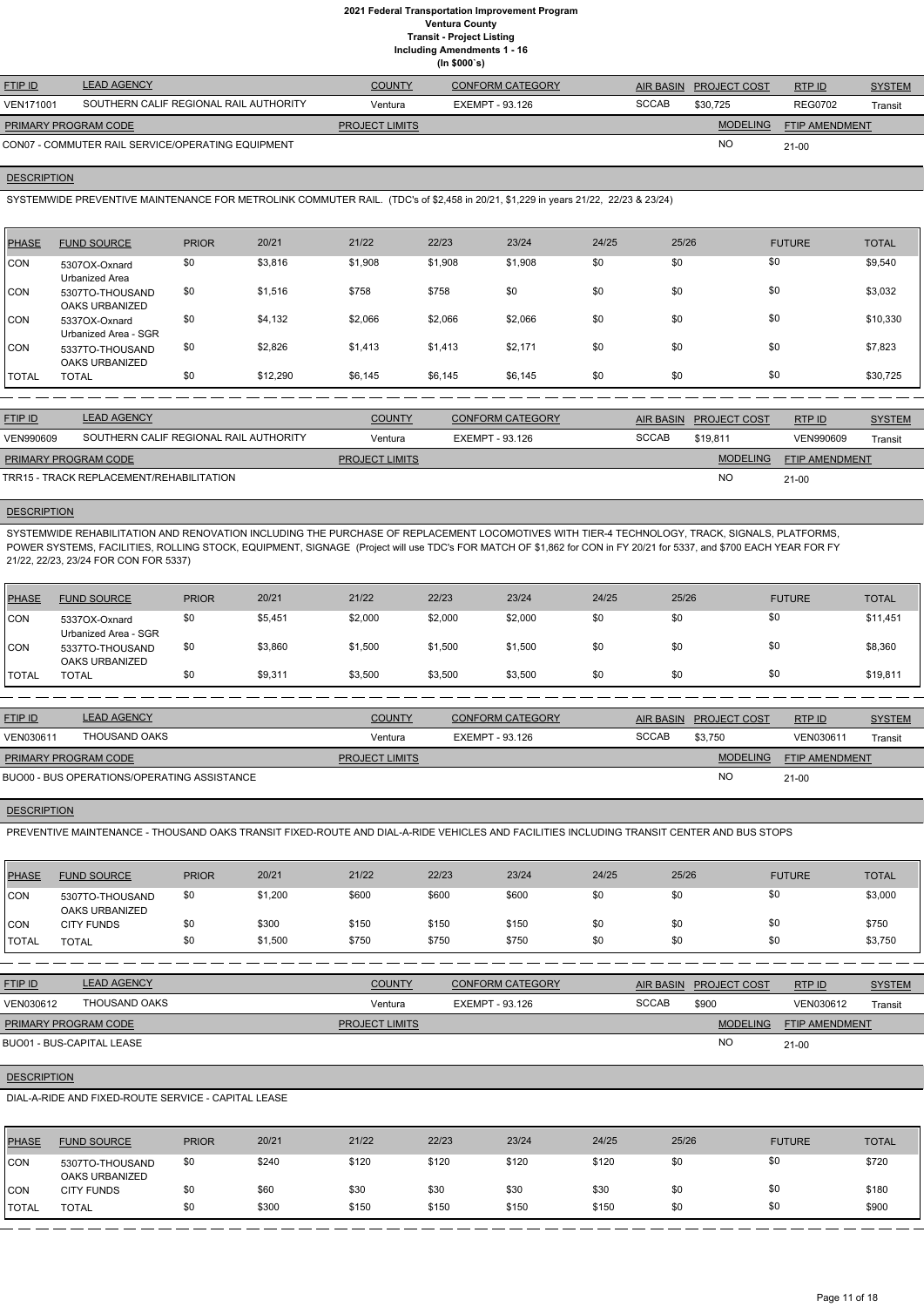**Including Amendments 1 - 16**

**(In \$000`s)**

| <b>FTIP ID</b>              | <b>LEAD AGENCY</b>                     | <b>COUNTY</b>         | <b>CONFORM CATEGORY</b> |       | AIR BASIN PROJECT COST | RTPID                 | <b>SYSTEM</b> |
|-----------------------------|----------------------------------------|-----------------------|-------------------------|-------|------------------------|-----------------------|---------------|
| <b>VEN101101</b>            | THOUSAND OAKS                          | Ventura               | EXEMPT - 93.127         | SCCAB | \$126                  | 5TL0706               | Transit       |
| <b>PRIMARY PROGRAM CODE</b> |                                        | <b>PROJECT LIMITS</b> |                         |       | <b>MODELING</b>        | <b>FTIP AMENDMENT</b> |               |
| TRRH6 - PASSENGER           | STATIONS/FACILITIES-REHAB/IMPROVEMENTS |                       |                         |       | <b>NO</b>              | $21-00$               |               |

# **DESCRIPTION**

BUS STOP ENHANCEMENTS FOR THOUSAND OAKS TRANSIT.

| <b>PHASE</b> | <b>FUND SOURCE</b>                | <b>PRIOR</b> | 20/21 | 21/22 | 22/23 | 23/24 | 24/25 | 25/26 | <b>FUTURE</b> | <b>TOTAL</b> |
|--------------|-----------------------------------|--------------|-------|-------|-------|-------|-------|-------|---------------|--------------|
| <b>CON</b>   | 5307TO-THOUSAND<br>OAKS URBANIZED | \$0          | \$50  | \$50  | \$0   | \$0   | \$0   | \$0   | \$0           | \$100        |
| <b>CON</b>   | <b>CITY FUNDS</b>                 | \$0          | \$13  | \$13  | \$0   | \$0   | \$0   | \$0   | \$0           | \$26         |
| <b>TOTAL</b> | <b>TOTAL</b>                      | \$0          | \$63  | \$63  | \$0   | \$0   | \$0   | \$0   | \$0           | \$126        |

| <b>FTIP ID</b>              | <b>LEAD AGENCY</b> | <b>COUNTY</b>         | <b>CONFORM CATEGORY</b> |              | AIR BASIN PROJECT COST | RTP ID                | <b>SYSTEM</b> |
|-----------------------------|--------------------|-----------------------|-------------------------|--------------|------------------------|-----------------------|---------------|
| VEN110602                   | THOUSAND OAKS      | Ventura               | EXEMPT - 93.126         | <b>SCCAB</b> | \$1.124                | 5TL0702               | Transit       |
| <b>PRIMARY PROGRAM CODE</b> |                    | <b>PROJECT LIMITS</b> |                         |              | <b>MODELING</b>        | <b>FTIP AMENDMENT</b> |               |
| PLN40 - PLANNING            |                    |                       |                         |              | <b>NO</b>              | $21-00$               |               |

**DESCRIPTION** 

TRANSIT PLANNING AND OUTREACH EDUCATION FOR THOUSAND OAKS TRANSIT

| <b>PHASE</b>  | <b>FUND SOURCE</b>                | <b>PRIOR</b> | 20/21 | 21/22 | 22/23 | 23/24 | 24/25 | 25/26 | <b>FUTURE</b> | <b>TOTAL</b> |
|---------------|-----------------------------------|--------------|-------|-------|-------|-------|-------|-------|---------------|--------------|
| CON           | 5307TO-THOUSAND<br>OAKS URBANIZED | \$0          | \$225 | \$225 | \$225 | \$225 | \$0   |       | \$0           | \$900        |
| CON           | <b>CITY FUNDS</b>                 | \$0          | \$56  | \$56  | \$56  | \$56  | \$0   |       | \$0           | \$224        |
| <b>ITOTAL</b> | <b>TOTAL</b>                      | \$0          | \$281 | \$281 | \$281 | \$281 | \$0   |       | \$0           | \$1,124      |

| <b>FTIP ID</b>       | <b>LEAD AGENCY</b>              | <b>COUNTY</b>         | <b>CONFORM CATEGORY</b> | <b>AIR BASIN</b> | <b>PROJECT COST</b> | <b>RTPID</b>          | <b>SYSTEM</b> |
|----------------------|---------------------------------|-----------------------|-------------------------|------------------|---------------------|-----------------------|---------------|
| VEN120420            | THOUSAND OAKS                   | Ventura               | EXEMPT - 93.126         | <b>SCCAB</b>     | \$2.700             | 5TL0706               | Transit       |
| PRIMARY PROGRAM CODE |                                 | <b>PROJECT LIMITS</b> |                         |                  | <b>MODELING</b>     | <b>FTIP AMENDMENT</b> |               |
|                      | NCR28 - PASSENGER LOADING AREAS |                       |                         |                  | <b>NO</b>           | $21 - 03$             |               |

# **DESCRIPTION**

TRANSPORTATION CENTER FACILITY IMPROVEMENTS. EXPAND BUS BOARDING AREA, CONSTRUCT ADA ACCESSIBLE SIDEWALK AND PEDESTRIAN PATHWAY IMPROVEMENTS, CONSTRUCT EV CHARGING INFRASTRUCTURE. (TDC's OF \$12 IN 20/21 FOR ENG AND TDC's OF \$84 IN 20/21 FOR CON)

| <b>PHASE</b> | <b>FUND SOURCE</b>                       | <b>PRIOR</b> | 20/21 | 21/22 | 22/23 | 23/24 | 24/25 | 25/26 | <b>FUTURE</b> | <b>TOTAL</b> |
|--------------|------------------------------------------|--------------|-------|-------|-------|-------|-------|-------|---------------|--------------|
| PE           | FTA 5307 (FHWA<br><b>TRANSFER FUNDS)</b> | \$100        | \$100 | \$0   | \$0   | \$0   | \$0   | \$0   | \$0           | \$200        |
| PE           | LOCAL TRANS FUNDS                        | \$25         | \$0   | \$0   | \$0   | \$0   | \$0   | \$0   | \$0           | \$25         |
| <b>CON</b>   | FTA 5307 (FHWA<br><b>TRANSFER FUNDS)</b> | \$1,400      | \$725 | \$0   | \$0   | \$0   | \$0   | \$0   | \$0           | \$2,125      |
| <b>CON</b>   | LOCAL TRANS FUNDS                        | \$350        | \$0   | \$0   | \$0   | \$0   | \$0   | \$0   | \$0           | \$350        |
| <b>TOTAL</b> | <b>TOTAL</b>                             | \$1,875      | \$825 | \$0   | \$0   | \$0   | \$0   | \$0   | \$0           | \$2,700      |

| <u>FTIP ID</u>              | <b>LEAD AGENCY</b> | <b>COUNTY</b>         | <b>CONFORM CATEGORY</b> |              | AIR BASIN PROJECT COST | RTPID                 | <b>SYSTEM</b> |
|-----------------------------|--------------------|-----------------------|-------------------------|--------------|------------------------|-----------------------|---------------|
| VEN150603                   | THOUSAND OAKS      | Ventura               | EXEMPT - 93.126         | <b>SCCAB</b> | \$588                  | <b>REG0702</b>        | Transit       |
| <b>PRIMARY PROGRAM CODE</b> |                    | <b>PROJECT LIMITS</b> |                         |              | <b>MODELING</b>        | <b>FTIP AMENDMENT</b> |               |

NO

21-15

## **DESCRIPTION**

ADA SERVICE - PARATRANSIT CAPITAL

| <b>PHASE</b> | <b>FUND SOURCE</b>                | <b>PRIOR</b> | 20/21 | 21/22 | 22/23 | 23/24 | 24/25 | 25/26 | <b>FUTURE</b> | <b>TOTAL</b> |
|--------------|-----------------------------------|--------------|-------|-------|-------|-------|-------|-------|---------------|--------------|
| <b>CON</b>   | 5307TO-THOUSAND<br>OAKS URBANIZED | \$0          | \$100 | \$150 | \$50  | \$50  | \$0   | \$0   | \$0           | \$350        |
| <b>CON</b>   | <b>LOCAL TRANS FUNDS</b>          | \$0          | \$100 | \$38  | \$50  | \$50  | \$0   | \$0   | \$0           | \$238        |
| <b>TOTAL</b> | <b>TOTAL</b>                      | \$0          | \$200 | \$188 | \$100 | \$100 | \$0   | \$0   | \$0           | \$588        |

| <b>FTIP ID</b>              | <b>LEAD AGENCY</b>                          | <b>COUNTY</b>         | <b>CONFORM CATEGORY</b> |              | AIR BASIN PROJECT COST | RTPID                 | <b>SYSTEM</b> |
|-----------------------------|---------------------------------------------|-----------------------|-------------------------|--------------|------------------------|-----------------------|---------------|
| VEN150623                   | THOUSAND OAKS                               | Ventura               | EXEMPT - 93.126         | <b>SCCAB</b> | \$486                  | 5OM0702               | Transit       |
| <b>PRIMARY PROGRAM CODE</b> |                                             | <b>PROJECT LIMITS</b> |                         |              | <b>MODELING</b>        | <b>FTIP AMENDMENT</b> |               |
|                             | BUO00 - BUS OPERATIONS/OPERATING ASSISTANCE |                       |                         |              | <b>NO</b>              | $21-00$               |               |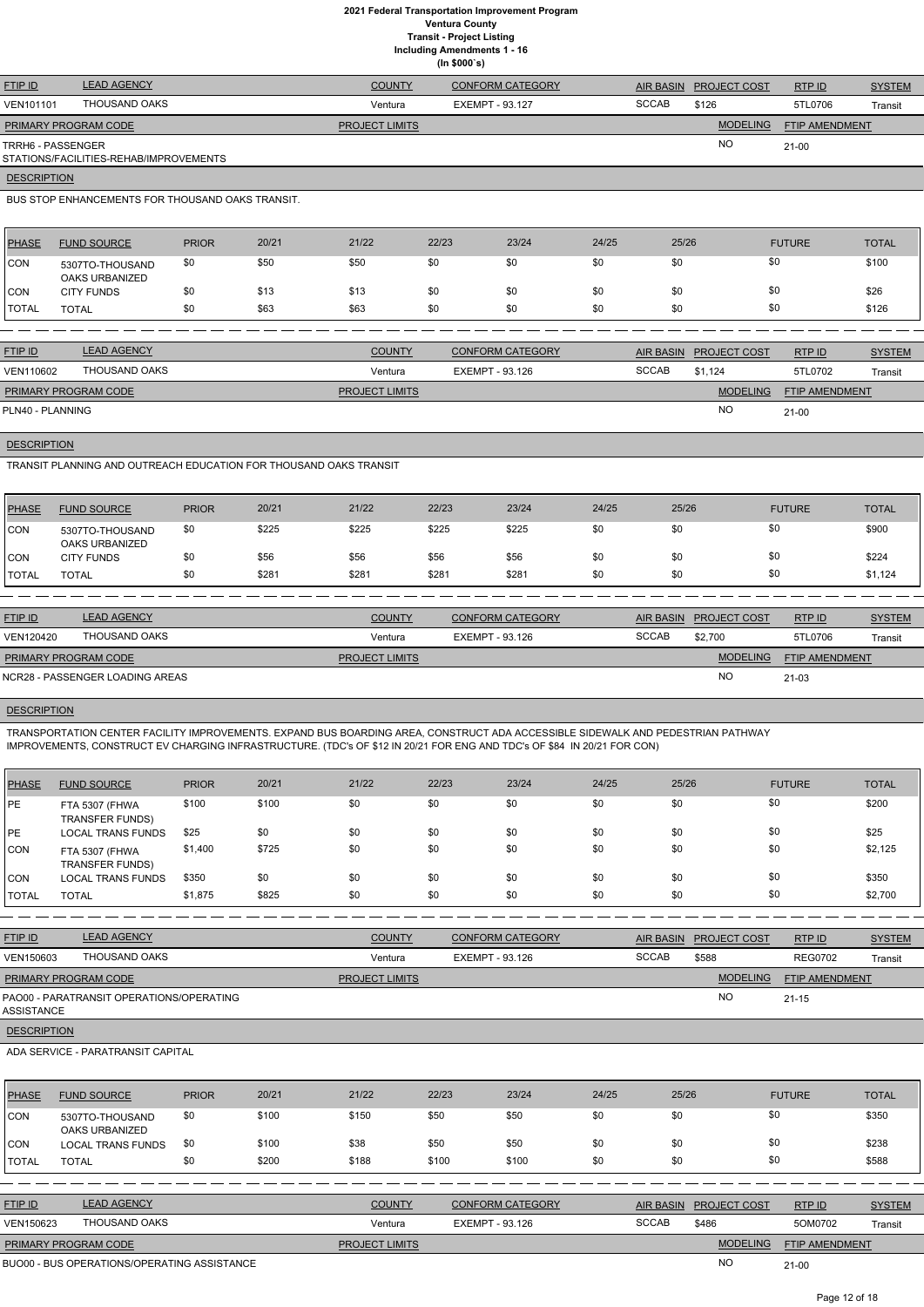## **DESCRIPTION**

## OPERATING ASSISTANCE - THOUSAND OAKS TRANSIT BEACH BUS SERVICE (TDC'S =\$38 IN EACH OF FY 19/20, 20/21, AND 21/22.

| <b>PHASE</b> | <b>FUND SOURCE</b>                | <b>PRIOR</b> | 20/21 | 21/22 | 22/23 | 23/24 | 24/25 | 25/26 | <b>FUTURE</b> | <b>TOTAL</b> |
|--------------|-----------------------------------|--------------|-------|-------|-------|-------|-------|-------|---------------|--------------|
| CON          | 5307TO-THOUSAND<br>OAKS URBANIZED | \$200        | \$50  | \$50  | \$0   | \$0   | \$0   | \$0   | \$0           | \$300        |
| 'CON         | <b>LOCAL TRANS FUNDS</b>          | \$162        | \$12  | \$12  | \$0   | \$0   | \$0   | \$0   | \$0           | \$186        |
| <b>TOTAL</b> | <b>TOTAL</b>                      | \$362        | \$62  | \$62  | \$0   | \$0   | \$0   | \$0   | \$0           | \$486        |

| <b>FTIP ID</b>              | <b>LEAD AGENCY</b>                                | <b>COUNTY</b>         | <b>CONFORM CATEGORY</b> |              | AIR BASIN PROJECT COST | RTPID                 | <b>SYSTEM</b> |
|-----------------------------|---------------------------------------------------|-----------------------|-------------------------|--------------|------------------------|-----------------------|---------------|
| <b>VEN170111</b>            | THOUSAND OAKS                                     | Ventura               | EXEMPT - 93.126         | <b>SCCAB</b> | \$752                  | 5TL0706               | Transit       |
| <b>PRIMARY PROGRAM CODE</b> |                                                   | <b>PROJECT LIMITS</b> |                         |              | <b>MODELING</b>        | <b>FTIP AMENDMENT</b> |               |
|                             | BUN07 - BUS SERVICE EQUIPMENT/OPERATING EQUIPMENT |                       |                         |              | <b>NC</b>              | 21-00                 |               |

21-00

## BUN07 - BUS SERVICE EQUIPMENT/OPERATING EQUIPMENT

#### **DESCRIPTION**

New Transit technologies including new electronic dispatch, Automated Stop Annunciators, transit reporting software, and projects to be determined.

| <b>PHASE</b> | <b>FUND SOURCE</b>                | <b>PRIOR</b> | 20/21 | 21/22 | 22/23 | 23/24 | 24/25 | 25/26 | <b>FUTURE</b> | <b>TOTAL</b> |
|--------------|-----------------------------------|--------------|-------|-------|-------|-------|-------|-------|---------------|--------------|
| CON          | 5307TO-THOUSAND<br>OAKS URBANIZED | \$0          | \$150 | \$150 | \$150 | \$150 | \$0   | \$0   | \$0           | \$600        |
| ICON         | <b>CITY FUNDS</b>                 | \$0          | \$38  | \$38  | \$38  | \$38  | \$0   | \$0   | \$0           | \$152        |
| 'TOTAL       | <b>TOTAL</b>                      | \$0          | \$188 | \$188 | \$188 | \$188 | \$0   | \$0   | \$0           | \$752        |

| <b>FTIP ID</b>              | <b>LEAD AGENCY</b>                         | <b>COUNTY</b>         | <b>CONFORM CATEGORY</b> |              | AIR BASIN PROJECT COST | RTPID                 | <b>SYSTEM</b> |
|-----------------------------|--------------------------------------------|-----------------------|-------------------------|--------------|------------------------|-----------------------|---------------|
| VEN170702                   | THOUSAND OAKS                              | Ventura               | EXEMPT - 93.126         | <b>SCCAB</b> | \$1.186                | <b>REG0702</b>        | Transit       |
| <b>PRIMARY PROGRAM CODE</b> |                                            | <b>PROJECT LIMITS</b> |                         |              | <b>MODELING</b>        | <b>FTIP AMENDMENT</b> |               |
|                             | BUR17 - BUSES-REPLACEMENT-ALTERNATIVE FUEL |                       |                         |              | <b>NC</b>              | $21 - 00$             |               |

BUR17 - BUSES-REPLACEMENT-ALTERNATIVE FUEL

# **DESCRIPTION**

PURCHASE 2 REPLACEMENT EV BUSES

| <b>PHASE</b> | <b>FUND SOURCE</b>       | <b>PRIOR</b> | 20/21   | 21/22 | 22/23 | 23/24 | 24/25 | 25/26 | <b>FUTURE</b> | <b>TOTAL</b> |
|--------------|--------------------------|--------------|---------|-------|-------|-------|-------|-------|---------------|--------------|
| <b>CON</b>   | CMAQ                     |              | \$1,050 | \$0   |       | \$0   | \$0   | \$0   |               | \$1,050      |
| <b>CON</b>   | <b>LOCAL TRANS FUNDS</b> | \$0          | \$136   | \$0   |       | \$0   | \$0   | \$0   |               | \$136        |
| <b>TOTAL</b> | TOTAL                    |              | \$1,186 | \$0   |       | \$0   | \$0   | \$0   |               | \$1,186      |

| <b>FTIP ID</b>              | <b>LEAD AGENCY</b>                         | <b>COUNTY</b>         | <b>CONFORM CATEGORY</b> | <b>AIR BASIN</b> | <b>PROJECT COST</b> | RTP ID                | <b>SYSTEM</b> |
|-----------------------------|--------------------------------------------|-----------------------|-------------------------|------------------|---------------------|-----------------------|---------------|
| <b>VEN191101</b>            | THOUSAND OAKS                              | Ventura               | EXEMPT - 93.126         | <b>SCCAB</b>     | \$1.500             | <b>REG0702</b>        | Transit       |
| <b>PRIMARY PROGRAM CODE</b> |                                            | <b>PROJECT LIMITS</b> |                         |                  | <b>MODELING</b>     | <b>FTIP AMENDMENT</b> |               |
|                             | BUR17 - BUSES-REPLACEMENT-ALTERNATIVE FUEL |                       |                         |                  |                     | 21-00                 |               |

## **DESCRIPTION**

IN THE CITY OF THOUSAND OAKS, ELECTRIC VEHICLE TRANSIT BUS PURCHASE. THE NEW EV BUSES WILL REPLACE EXISTING TRANSIT BUSES.

| <b>PHASE</b> | <b>FUND SOURCE</b> | <b>PRIOR</b> | 20/21   | 21/22 | 22/23 | 23/24 | 24/25 | 25/26 | <b>FUTURE</b> | <b>TOTAL</b> |
|--------------|--------------------|--------------|---------|-------|-------|-------|-------|-------|---------------|--------------|
| <b>CON</b>   | <b>CITY FUNDS</b>  | \$0          | \$1,500 | \$0   | \$0   | ას    | \$0   | \$0   |               | \$1,500      |
| <b>TOTAL</b> | <b>TOTAL</b>       | \$0          | \$1,500 | \$0   | \$0   | ას    | \$0   | \$0   |               | \$1,500      |

| <b>FTIP ID</b>              | <b>LEAD AGENCY</b>                                | <b>COUNTY</b>         | CONFORM CATEGORY | <b>AIR BASIN</b> | <b>PROJECT COST</b> | RTPID                 | <b>SYSTEM</b> |
|-----------------------------|---------------------------------------------------|-----------------------|------------------|------------------|---------------------|-----------------------|---------------|
| VEN191102                   | THOUSAND OAKS                                     | Ventura               | EXEMPT - 93.126  | <b>SCCAB</b>     | \$302               | 5TL0706               | Transit       |
| <b>PRIMARY PROGRAM CODE</b> |                                                   | <b>PROJECT LIMITS</b> |                  |                  | <b>MODELING</b>     | <b>FTIP AMENDMENT</b> |               |
|                             | BUN07 - BUS SERVICE EQUIPMENT/OPERATING EQUIPMENT |                       |                  |                  |                     | 21-00                 |               |
|                             |                                                   |                       |                  |                  |                     |                       |               |

## **DESCRIPTION**

IN CITY OF THOUSAND OAKS, AT MUNICIPAL SERVICE CENTER, UPGRADE FUELING STATION TO ADD NEW DISPENSERS, FUEL CONTROL SYSTEM, AND LIGHT EMITTING DIODE LIGHTING.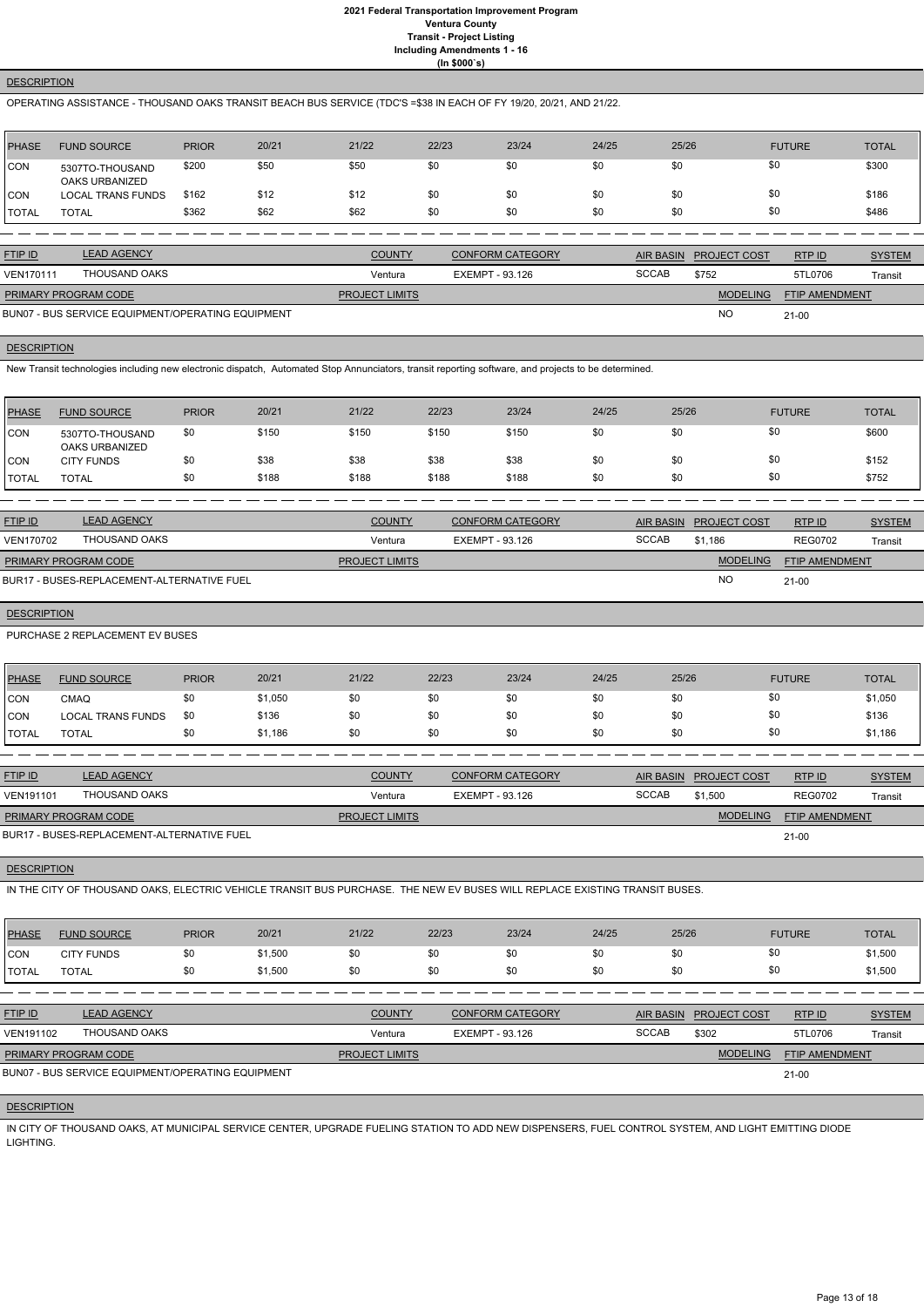**(In \$000`s)** PHASE FUND SOURCE PRIOR 20/21 21/22 22/23 23/24 24/25 25/26 FUTURE TOTAL PE CITY FUNDS \$12 \$0 \$0 \$0 \$0 \$0 \$0 \$0 \$12 CON CITY FUNDS \$90 \$0 \$0 \$0 \$0 \$0 \$0 \$0 \$0 \$0 \$0 \$0 \$90 CON LOCAL TRANS FUNDS \$0 \$152 \$0 \$0 \$0 \$0 \$0 \$0 \$0 \$0 \$152 CON SB1 STATE OF GOOD REPAIR \$0 \$13 \$0 \$0 \$0 \$0 \$0 \$0 \$0 \$0 \$13 CON STATE TRANSIT ASSIST \$0 \$35 \$0 \$0 \$0 \$0 \$0 \$0 \$0 \$0 \$0 \$35 \$35 TOTAL TOTAL \$102 \$200 \$0 \$0 \$0 \$0 \$0 \$0 \$302

| <b>FTIP ID</b>       | <b>LEAD AGENCY</b>                                | <b>COUNTY</b>         | CONFORM CATEGORY |              | AIR BASIN PROJECT COST | RTPID          | <b>SYSTEM</b> |
|----------------------|---------------------------------------------------|-----------------------|------------------|--------------|------------------------|----------------|---------------|
| VEN191103            | THOUSAND OAKS                                     | Ventura               | EXEMPT - 93.126  | <b>SCCAB</b> | \$2,000                | 5TL0706        | Transit       |
| PRIMARY PROGRAM CODE |                                                   | <b>PROJECT LIMITS</b> |                  |              | <b>MODELING</b>        | FTIP AMENDMENT |               |
|                      | BUN07 - BUS SERVICE EQUIPMENT/OPERATING EQUIPMENT |                       |                  |              |                        | $21 - 16$      |               |

## **DESCRIPTION**

IN THOUSAND OAKS AT THE TRANSPORTATION CENTER ON RANCHO ROAD AND AT THE MUNICIPAL SERVICE CENTER ON RANCHO CONEJO BOULEVARD, CONSTRUCTION OF EV CHARGING INFRASTRUCTURE

| PHASE      | <b>FUND SOURCE</b>                       | <b>PRIOR</b> | 20/21 | 21/22   | 22/23 | 23/24 | 24/25 | 25/26 | <b>FUTURE</b> | <b>TOTAL</b> |
|------------|------------------------------------------|--------------|-------|---------|-------|-------|-------|-------|---------------|--------------|
| PE         | <b>CITY FUNDS</b>                        | \$0          | \$0   | \$100   | \$0   | \$0   | \$0   | \$0   | \$0           | \$100        |
| CON        | 5307TO-THOUSAND<br>OAKS URBANIZED        | \$0          | \$0   | \$240   | \$0   | \$0   | \$0   | \$0   | \$0           | \$240        |
| ICON.      | 5339CAM-CAMARILLO<br>URBANIZED AREA -    | \$0          | \$0   | \$60    | \$0   | \$0   | \$0   | \$0   | \$0           | \$60         |
| ICON       | 5339TO-THOUSAND<br><b>OAKS URBANIZED</b> | \$0          | \$0   | \$100   | \$0   | \$0   | \$0   | \$0   | \$0           | \$100        |
| <b>CON</b> | <b>CITY FUNDS</b>                        | \$0          | \$0   | \$1,500 | \$0   | \$0   | \$0   | \$0   | \$0           | \$1,500      |
| TOTAL      | <b>TOTAL</b>                             | \$0          | \$0   | \$2,000 | \$0   | \$0   | \$0   | \$0   | \$0           | \$2,000      |

| <b>FTIP ID</b>              | <b>LEAD AGENCY</b>                            | <b>COUNTY</b>         | <b>CONFORM CATEGORY</b> | AIR BASIN    | <b>PROJECT COST</b> | RTP ID                | <b>SYSTEM</b> |
|-----------------------------|-----------------------------------------------|-----------------------|-------------------------|--------------|---------------------|-----------------------|---------------|
| VEN191205                   | THOUSAND OAKS                                 | Ventura               | тсм                     | <b>SCCAB</b> | \$200               | 5TL0706               | Transit       |
| <b>PRIMARY PROGRAM CODE</b> |                                               | <b>PROJECT LIMITS</b> |                         |              | <b>MODELING</b>     | <b>FTIP AMENDMENT</b> |               |
|                             | TDR64 - PARK & RIDE LOT MODIFICATIONS/UPGRADE |                       |                         |              |                     | $21 - 00$             |               |

## **DESCRIPTION**

IN THE CITY OF THOUSAND OAKS AT JANSS ROAD PARK AND RIDE, NEW LIGHT POLES AND LED FIXTURES, NEW VINYL FENCING, ASPHALT GRIND AND OVERLAY, NEW STRIPING, AND INSTALLATION OF ADDITIONAL EV CHARGER.

| PHASE          | <b>FUND SOURCE</b>                    | <b>PRIOR</b> | 20/21 | 21/22 | 22/23 | 23/24 | 24/25 | 25/26 | <b>FUTURE</b> | <b>TOTAL</b> |
|----------------|---------------------------------------|--------------|-------|-------|-------|-------|-------|-------|---------------|--------------|
| PE             | <b>STATE TRANSIT</b><br><b>ASSIST</b> | \$0          | \$10  | \$0   | \$0   | \$0   | \$0   | \$0   | \$0           | \$10         |
| CON            | <b>STATE TRANSIT</b><br><b>ASSIST</b> | \$0          | \$190 | \$0   | \$0   | \$0   | \$0   | \$0   | \$0           | \$190        |
| <b>I</b> TOTAL | <b>TOTAL</b>                          | \$0          | \$200 | \$0   | \$0   | \$0   | \$0   | \$0   | \$0           | \$200        |

| <b>FTIP ID</b>       | <b>LEAD AGENCY</b>                          | <b>COUNTY</b>         | <b>CONFORM CATEGORY</b> |              | AIR BASIN PROJECT COST | RTP ID                | <b>SYSTEM</b> |
|----------------------|---------------------------------------------|-----------------------|-------------------------|--------------|------------------------|-----------------------|---------------|
| VEN201002            | THOUSAND OAKS                               | Ventura               | EXEMPT - 93.126         | <b>SCCAB</b> | \$2.966                | 500703                | Transit       |
| PRIMARY PROGRAM CODE |                                             | <b>PROJECT LIMITS</b> |                         |              | <b>MODELING</b>        | <b>FTIP AMENDMENT</b> |               |
|                      | BUO00 - BUS OPERATIONS/OPERATING ASSISTANCE |                       |                         |              | <b>NO</b>              | $21-07$               |               |

BUO00 - BUS OPERATIONS/OPERATING ASSISTANCE

City of Thousand Oaks Operating Assistance (FY20/21)

| <b>PHASE</b>   | <b>FUND SOURCE</b>                                | <b>PRIOR</b> | 20/21   | 21/22                 | 22/23           | 23/24                   | 24/25 | 25/26            |                     | <b>FUTURE</b>         | <b>TOTAL</b>  |
|----------------|---------------------------------------------------|--------------|---------|-----------------------|-----------------|-------------------------|-------|------------------|---------------------|-----------------------|---------------|
| <b>CON</b>     | 5307TO-THOUSAND<br>OAKS URBANIZED                 | \$0          | \$1,483 | \$0                   | \$0             | \$0                     | \$0   | \$0              | \$0                 |                       | \$1,483       |
| ICON           | <b>LOCAL TRANS FUNDS</b>                          | \$0          | \$1,483 | \$0                   | \$0             | \$0                     | \$0   | \$0              | \$0                 |                       | \$1,483       |
| <b>TOTAL</b>   | <b>TOTAL</b>                                      | \$0          | \$2,966 | \$0                   | \$0             | \$0                     | \$0   | \$0              | \$0                 |                       | \$2,966       |
|                |                                                   |              |         |                       |                 |                         |       |                  |                     |                       |               |
| <b>FTIP ID</b> | <b>LEAD AGENCY</b>                                |              |         | <b>COUNTY</b>         |                 | <b>CONFORM CATEGORY</b> |       | <b>AIR BASIN</b> | <b>PROJECT COST</b> | RTP ID                | <b>SYSTEM</b> |
| VEN211004      | THOUSAND OAKS                                     |              |         | Ventura               | EXEMPT - 93.126 |                         |       | <b>SCCAB</b>     | \$421               | 5TL0706               | Transit       |
|                | PRIMARY PROGRAM CODE                              |              |         | <b>PROJECT LIMITS</b> |                 |                         |       |                  | <b>MODELING</b>     | <b>FTIP AMENDMENT</b> |               |
|                | BUN07 - BUS SERVICE EQUIPMENT/OPERATING EQUIPMENT |              |         |                       |                 |                         |       |                  | <b>NO</b>           | $21 - 12$             |               |

**DESCRIPTION** 

REPLACEMENT BUS WASH FOR THOUSAND OAKS TRANSIT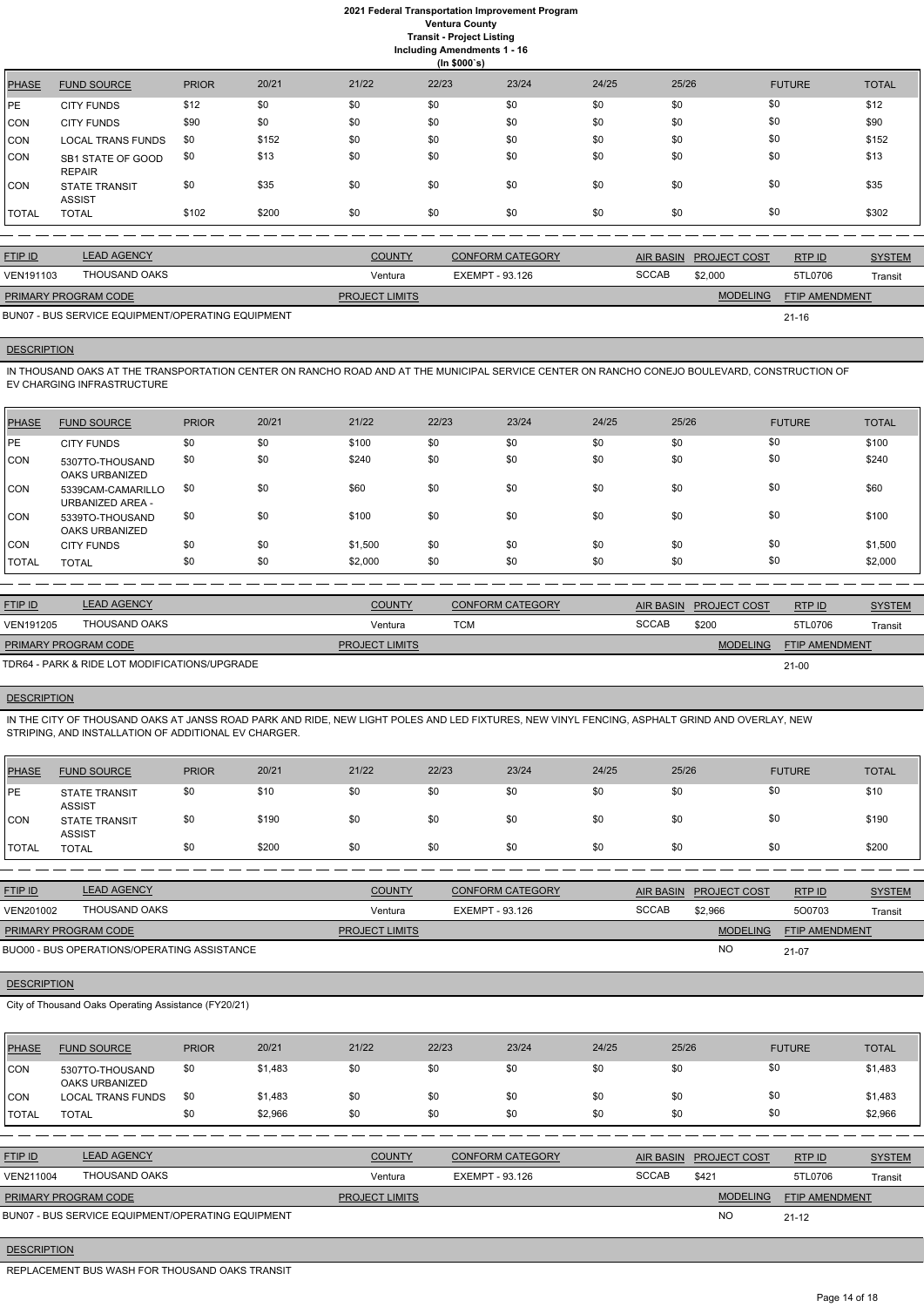| <b>PHASE</b> | <b>FUND SOURCE</b>                       | <b>PRIOR</b> | 20/21 | 21/22 | 22/23 | 23/24 | 24/25 | 25/26 | <b>FUTURE</b> | <b>TOTAL</b> |
|--------------|------------------------------------------|--------------|-------|-------|-------|-------|-------|-------|---------------|--------------|
| <b>CON</b>   | 5307TO-THOUSAND<br><b>OAKS URBANIZED</b> | \$0          | \$0   | \$0   | \$126 | \$0   | \$0   | \$0   | \$0           | \$126        |
| <b>CON</b>   | 5339TO-THOUSAND<br>OAKS URBANIZED        | \$0          | \$0   | \$0   | \$210 | \$0   | \$0   | \$0   | \$0           | \$210        |
| <b>CON</b>   | <b>CITY FUNDS</b>                        | \$0          | \$0   | \$0   | \$85  | \$0   | \$0   | \$0   | \$0           | \$85         |
| <b>TOTAL</b> | <b>TOTAL</b>                             | \$0          | \$0   | \$0   | \$421 | \$0   | \$0   | \$0   | \$0           | \$421        |

| <b>FTIP ID</b>              | <b>LEAD AGENCY</b>                       | <b>COUNTY</b>         | <b>CONFORM CATEGORY</b> |              | <b>AIR BASIN PROJECT COST</b> | RTPID                 | <b>SYSTEM</b> |
|-----------------------------|------------------------------------------|-----------------------|-------------------------|--------------|-------------------------------|-----------------------|---------------|
| <b>VEN051005</b>            | <b>VARIOUS AGENCIES</b>                  | Ventura               | EXEMPT - 93.126         | <b>SCCAB</b> | \$2.534                       | VEN051005             | Transit       |
| <b>PRIMARY PROGRAM CODE</b> |                                          | <b>PROJECT LIMITS</b> |                         |              | <b>MODELING</b>               | <b>FTIP AMENDMENT</b> |               |
| ASSISTANCE                  | PAO00 - PARATRANSIT OPERATIONS/OPERATING |                       |                         |              | <b>NO</b>                     | $21-02$               |               |

**DESCRIPTION** 

GROUPED PROJECTS FOR OPER ASST, PLNG, PUR OF REPL VEH OR MIN EXP - ELDERLY & DISABLED NEW FREEDOMS INITIATIVE (PROJECTS ARE CONSISTENT WITH 40 CFR PART 93.126, 127,128,EXEMPT TABLES 2&3- PURCHASE OF NEW BUSES TO REPLACE EXIST VEH OR MINOR EXP; OPER ASST TO TRANSIT AGENCIES; PLNG ACT PURS TITLS 23&49 USC). (TDC = \$75 IN 20/21, \$152 IN FY 21/22, \$125 in 22/23 & \$127 in 23/24 FOR 5310OX, 5310TO, 5307CAM & 5307 SV FUNDS.)

| PHASE        | <b>FUND SOURCE</b>                   | <b>PRIOR</b> | 20/21 | 21/22 | 22/23 | 23/24 | 24/25 | 25/26 | <b>FUTURE</b> | <b>TOTAL</b> |
|--------------|--------------------------------------|--------------|-------|-------|-------|-------|-------|-------|---------------|--------------|
| CON          | 5307CAM-CAMARILLO<br>URBANIZED AREA  | \$0          | \$0   | \$0   | \$34  | \$35  | \$0   | \$0   | \$0           | \$69         |
| CON          | 5307SV-Simi Valley<br>Urbanized Area | \$0          | \$0   | \$0   | \$50  | \$52  | \$0   | \$0   | \$0           | \$102        |
| <b>CON</b>   | 5307TO-THOUSAND<br>OAKS URBANIZED    | \$0          | \$40  | \$56  | \$0   | \$0   | \$0   | \$0   | \$0           | \$96         |
| CON          | 5310OX-Oxnard<br>Urbanized Area - EM | \$0          | \$208 | \$316 | \$251 | \$258 | \$0   | \$0   | \$0           | \$1,033      |
| <b>CON</b>   | 5310TO-THOUSAND<br>OAKS URBANIZED    | \$0          | \$260 | \$257 | \$208 | \$213 | \$0   | \$0   | \$0           | \$938        |
| CON          | <b>LOCAL TRANS FUNDS</b>             | \$0          | \$95  | \$94  | \$53  | \$54  | \$0   | \$0   | \$0           | \$296        |
| <b>TOTAL</b> | <b>TOTAL</b>                         | \$0          | \$603 | \$723 | \$596 | \$612 | \$0   | \$0   | \$0           | \$2,534      |

| <b>FTIP ID</b>              | <b>LEAD AGENCY</b>                          | <b>COUNTY</b>         | <b>CONFORM CATEGORY</b> |              | AIR BASIN PROJECT COST | RTP ID                | <b>SYSTEM</b> |
|-----------------------------|---------------------------------------------|-----------------------|-------------------------|--------------|------------------------|-----------------------|---------------|
| <b>VEN070202</b>            | VARIOUS AGENCIES                            | Ventura               | EXEMPT - 93.126         | <b>SCCAB</b> | \$745                  | 5TL04                 | Transit       |
| <b>PRIMARY PROGRAM CODE</b> |                                             | <b>PROJECT LIMITS</b> |                         |              | <b>MODELING</b>        | <b>FTIP AMENDMENT</b> |               |
|                             | BUO00 - BUS OPERATIONS/OPERATING ASSISTANCE |                       |                         |              | <b>NO</b>              | 21-08                 |               |

## **DESCRIPTION**

GROUPED PROJECTS FOR OPER ASST, PLNG, PUR OF REPL VEH OR MIN EXP - JOBS ACCESS REVERSE COMMUTE PROJECTS (PROJECTS ARE CONSISTENT WITH 40 CFR PART 93.126, 127,128,EXEMPT TABLES 2&3- PURCHASE OF NEW BUSES TO REPLACE EXIST VEH OR MINOR EXP; OPER ASST TO TRANSIT AGENCIES; PLNG ACT PURS TITLS 23&49 USC) 20/21 TDC = \$113, 21/22 = \$25 and 22/23, 23/24 TDC = \$32 EACH YEAR.

| <b>PHASE</b> | <b>FUND SOURCE</b>                       | <b>PRIOR</b> | 20/21 | 21/22 | 22/23 | 23/24 | 24/25 | 25/26 | <b>FUTURE</b> | <b>TOTAL</b> |
|--------------|------------------------------------------|--------------|-------|-------|-------|-------|-------|-------|---------------|--------------|
| <b>CON</b>   | 5307OX-Oxnard<br>Urbanized Area          | \$0          | \$298 | \$62  | \$34  | \$34  | \$0   | \$0   | \$0           | \$428        |
| <b>CON</b>   | 5307TO-THOUSAND<br><b>OAKS URBANIZED</b> | \$0          | \$0   | \$35  | \$59  | \$69  | \$0   | \$0   | \$0           | \$163        |
| CON          | <b>LOCAL TRANS FUNDS</b>                 | \$0          | \$74  | \$48  | \$16  | \$16  | \$0   | \$0   | \$0           | \$154        |
| <b>TOTAL</b> | <b>TOTAL</b>                             | \$0          | \$372 | \$145 | \$109 | \$119 | \$0   | \$0   | \$0           | \$745        |

| <u>FTIP ID</u> | LEAD AGENCY                            | <u>COUNTY</u> | <b>CONFORM CATEGORY</b> | AIR BASIN    | <b>PROJECT COST</b> | RTP ID    | <b>SYSTEM</b> |
|----------------|----------------------------------------|---------------|-------------------------|--------------|---------------------|-----------|---------------|
| VEN121001      | VENTURA COUNTY TRANS COMMISSION (VCTC) | Ventura       | EXEMPT - 93.126         | <b>SCCAB</b> | \$1,957             | VEN010406 | Transit       |

NO

## **DESCRIPTION**

21-00

FARE COLLECTION PASSENGER COUNTING, AUTOMATIC VEHICLE LOCATOR DATA MANAGEMENT

| <b>PHASE</b> | <b>FUND SOURCE</b>              | <b>PRIOR</b> | 20/21 | 21/22 | 22/23 | 23/24 | 24/25 | 25/26 | <b>FUTURE</b> | <b>TOTAL</b> |
|--------------|---------------------------------|--------------|-------|-------|-------|-------|-------|-------|---------------|--------------|
| CON          | 5307OX-Oxnard<br>Urbanized Area | \$0          | \$599 | \$313 | \$322 | \$332 | \$0   |       | \$0           | \$1,566      |
| ICON         | <b>LOCAL TRANS FUNDS</b>        | \$0          | \$150 | \$78  | \$80  | \$83  | \$0   |       | \$0           | \$391        |
| 'TOTAL       | <b>TOTAL</b>                    | \$0          | \$749 | \$391 | \$402 | \$415 | \$0   | \$0   | \$0           | \$1,957      |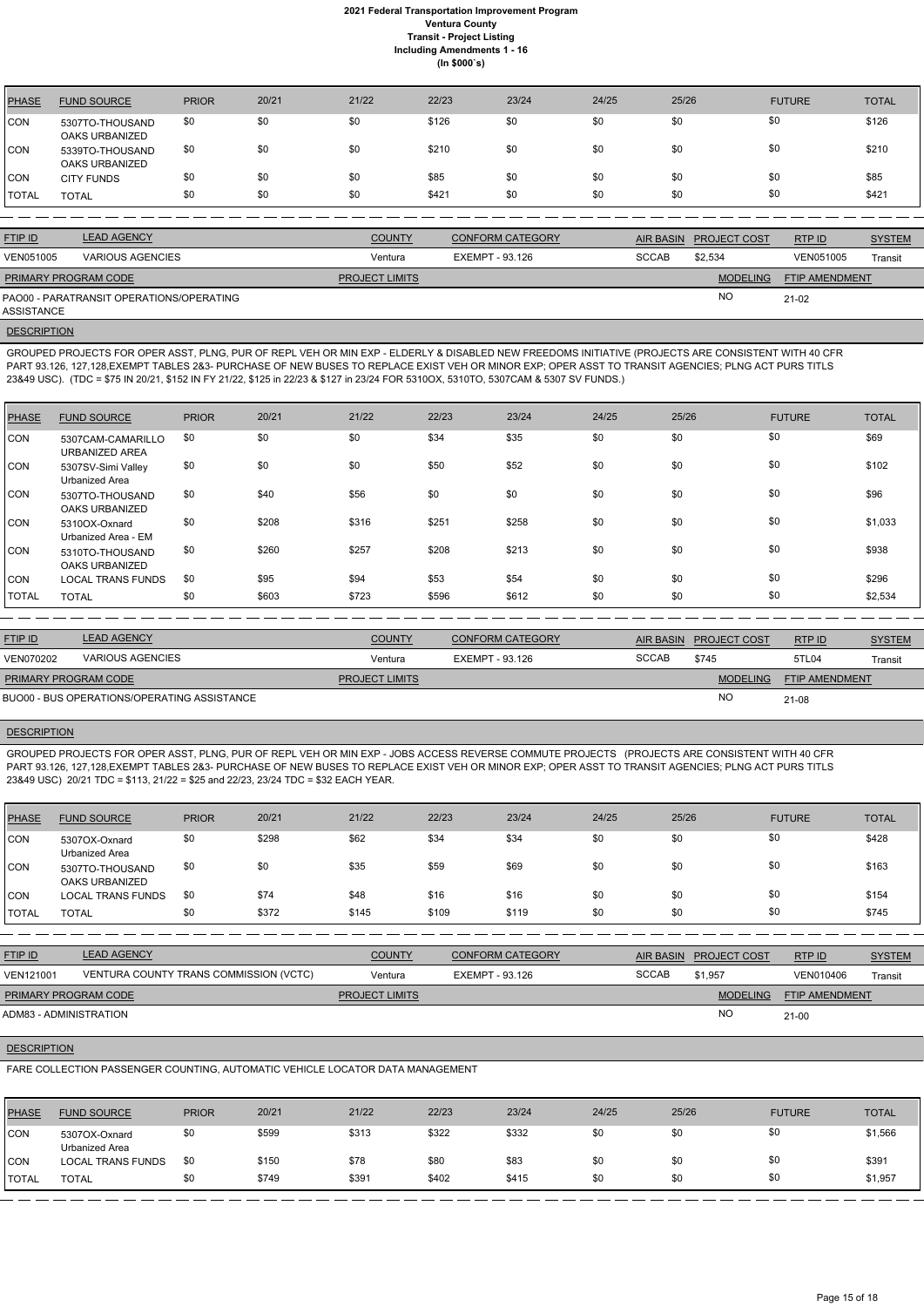**Including Amendments 1 - 16**

| . <u>.</u> |  |              |  |  |  |
|------------|--|--------------|--|--|--|
|            |  | (ln \$000's) |  |  |  |

| <b>FTIP ID</b>       | <b>LEAD AGENCY</b>                     | <b>COUNTY</b>         | <b>CONFORM CATEGORY</b> |              | AIR BASIN PROJECT COST | RTPID          | <b>SYSTEM</b> |
|----------------------|----------------------------------------|-----------------------|-------------------------|--------------|------------------------|----------------|---------------|
| VEN121002            | VENTURA COUNTY TRANS COMMISSION (VCTC) | Ventura               | EXEMPT - 93.126         | <b>SCCAB</b> | \$1.313                | VEN059401      | Transit       |
| PRIMARY PROGRAM CODE |                                        | <b>PROJECT LIMITS</b> |                         |              | <b>MODELING</b>        | FTIP AMENDMENT |               |
|                      | ITS03 - SMART FARE CARD AND EQUIPMENT  |                       |                         |              | <b>NC</b>              | $21 - 15$      |               |

# **DESCRIPTION**

FARE COLLECTION AND RIDERSHIP MONITORING AND AUTOMOTIC VEHICLE LOCATOR EQUIPMENT AND MAINTENANCE (TDC CREDITS IN FY 20/21 IN THE AMOUNT OF \$29 for 5339 funds match.)

| <b>PHASE</b> | <b>FUND SOURCE</b>                       | <b>PRIOR</b> | 20/21 | 21/22 | 22/23 | 23/24 | 24/25 | 25/26 | <b>FUTURE</b> | <b>TOTAL</b> |
|--------------|------------------------------------------|--------------|-------|-------|-------|-------|-------|-------|---------------|--------------|
| <b>CON</b>   | 5307OX-Oxnard<br>Urbanized Area          | \$0          | \$190 | \$430 | \$95  | \$95  | \$0   | \$0   | \$0           | \$810        |
| <b>CON</b>   | 5307TO-THOUSAND<br><b>OAKS URBANIZED</b> | \$0          | \$62  | \$0   | \$31  | \$31  | \$0   | \$0   | \$0           | \$124        |
| <b>CON</b>   | 5339OX-Oxnard<br>Urbanized Area - BFG    | \$0          | \$58  | \$0   | \$0   | \$0   | \$0   | \$0   | \$0           | \$58         |
| <b>CON</b>   | 5339TO-THOUSAND<br><b>OAKS URBANIZED</b> | \$0          | \$85  | \$0   | \$0   | \$0   | \$0   | \$0   | \$0           | \$85         |
| <b>CON</b>   | <b>LOCAL TRANS FUNDS</b>                 | \$0          | \$64  | \$108 | \$32  | \$32  | \$0   | \$0   | \$0           | \$236        |
| TOTAL        | <b>TOTAL</b>                             | \$0          | \$459 | \$538 | \$158 | \$158 | \$0   | \$0   | \$0           | \$1,313      |

| <b>FTIP ID</b>              | <b>LEAD AGENCY</b>                          | <b>COUNTY</b>         | <b>CONFORM CATEGORY</b> |              | AIR BASIN PROJECT COST | RTP ID                | <b>SYSTEM</b> |
|-----------------------------|---------------------------------------------|-----------------------|-------------------------|--------------|------------------------|-----------------------|---------------|
| VEN130803                   | VENTURA COUNTY TRANS COMMISSION (VCTC)      | Ventura               | EXEMPT - 93.126         | <b>SCCAB</b> | \$7.430                | <b>REG0702</b>        | Transit       |
| <b>PRIMARY PROGRAM CODE</b> |                                             | <b>PROJECT LIMITS</b> |                         |              | <b>MODELING</b>        | <b>FTIP AMENDMENT</b> |               |
|                             | BUO00 - BUS OPERATIONS/OPERATING ASSISTANCE |                       |                         |              | <b>NO</b>              | $21-00$               |               |

# **DESCRIPTION**

OPERATING ASSISTANCE FOR HERITAGE VALLEY EXPRESS TRANSIT SERVICE

| PHASE          | <b>FUND SOURCE</b>                     | <b>PRIOR</b> | 20/21   | 21/22   | 22/23   | 23/24   | 24/25 | 25/26 | <b>FUTURE</b> | <b>TOTAL</b> |
|----------------|----------------------------------------|--------------|---------|---------|---------|---------|-------|-------|---------------|--------------|
| CON            | 5307OX-Oxnard<br><b>Urbanized Area</b> | \$0          | \$1,348 | \$704   | \$726   | \$747   | \$0   | \$0   | \$0           | \$3,525      |
| CON            | <b>FARE REVENUE</b>                    | \$0          | \$95    | \$95    | \$95    | \$95    | \$0   | \$0   | \$0           | \$380        |
| ICON           | <b>LOCAL TRANS FUNDS</b>               | \$0          | \$1,348 | \$704   | \$726   | \$747   | \$0   | \$0   | \$0           | \$3,525      |
| <b>I</b> TOTAL | <b>TOTAL</b>                           | \$0          | \$2,791 | \$1,503 | \$1,547 | \$1,589 | \$0   | \$0   | \$0           | \$7,430      |

| <b>FTIP ID</b>       | <b>LEAD AGENCY</b>                          | <b>COUNTY</b>         | CONFORM CATEGORY | <b>AIR BASIN</b> | <b>PROJECT COST</b> | RTP ID                | <b>SYSTEM</b> |
|----------------------|---------------------------------------------|-----------------------|------------------|------------------|---------------------|-----------------------|---------------|
| VEN150602            | VENTURA COUNTY TRANS COMMISSION (VCTC)      | Ventura               | EXEMPT - 93.126  | <b>SCCAB</b>     | \$18,985            | <b>REG0702</b>        | Transit       |
| PRIMARY PROGRAM CODE |                                             | <b>PROJECT LIMITS</b> |                  |                  | <b>MODELING</b>     | <b>FTIP AMENDMENT</b> |               |
|                      | BUO00 - BUS OPERATIONS/OPERATING ASSISTANCE |                       |                  |                  | <b>NO</b>           | $21 - 15$             |               |

# **DESCRIPTION**

OPERATING ASSISTANCE - VCTC

| <b>PHASE</b>     | <b>FUND SOURCE</b>                         | <b>PRIOR</b> | 20/21   | 21/22                 | 22/23                  | 23/24                   | 24/25            | 25/26 |                     | <b>FUTURE</b>   | <b>TOTAL</b>  |
|------------------|--------------------------------------------|--------------|---------|-----------------------|------------------------|-------------------------|------------------|-------|---------------------|-----------------|---------------|
| CON              | 5307OX-Oxnard<br>Urbanized Area            | \$0          | \$2,442 | \$1,267               | \$1,315                | \$1,354                 | \$0              | \$0   | \$0                 |                 | \$6,378       |
| <b>CON</b>       | 5311 - NONURBANIZED<br><b>AREA FORMULA</b> | \$0          | \$0     | \$391                 | \$391                  | \$391                   | \$0              | \$0   | \$0                 |                 | \$1,173       |
| CON              | <b>FARE REVENUE</b>                        | \$0          | \$1,000 | \$1,000               | \$1,000                | \$1,000                 | \$0              | \$0   | \$0                 |                 | \$4,000       |
| <b>CON</b>       | <b>STATE TRANSIT</b><br><b>ASSIST</b>      | \$0          | \$2,442 | \$1,658               | \$1,667                | \$1,667                 | \$0              | \$0   | \$0                 |                 | \$7,434       |
| <b>TOTAL</b>     | <b>TOTAL</b>                               | \$0          | \$5,884 | \$4,316               | \$4,373                | \$4,412                 | \$0              | \$0   | \$0                 |                 | \$18,985      |
|                  |                                            |              |         |                       |                        |                         |                  |       |                     |                 |               |
| <b>FTIP ID</b>   | <b>LEAD AGENCY</b>                         |              |         | <b>COUNTY</b>         |                        | <b>CONFORM CATEGORY</b> | <b>AIR BASIN</b> |       | <b>PROJECT COST</b> | RTP ID          | <b>SYSTEM</b> |
| <b>VEN34348</b>  | VENTURA COUNTY TRANS COMMISSION (VCTC)     |              |         | Ventura               | <b>EXEMPT - 93.126</b> |                         | <b>SCCAB</b>     |       | \$4,861             | <b>VEN34348</b> | Transit       |
|                  | PRIMARY PROGRAM CODE                       |              |         | <b>PROJECT LIMITS</b> |                        |                         |                  |       | <b>MODELING</b>     | FTIP AMENDMENT  |               |
| PLN40 - PLANNING |                                            |              |         |                       |                        |                         |                  |       | <b>NO</b>           | $21 - 15$       |               |
|                  | <b>DESCRIPTION</b>                         |              |         |                       |                        |                         |                  |       |                     |                 |               |

TRANSIT PLANNING AND PROJECT PRIORITIZATION/EVALUATION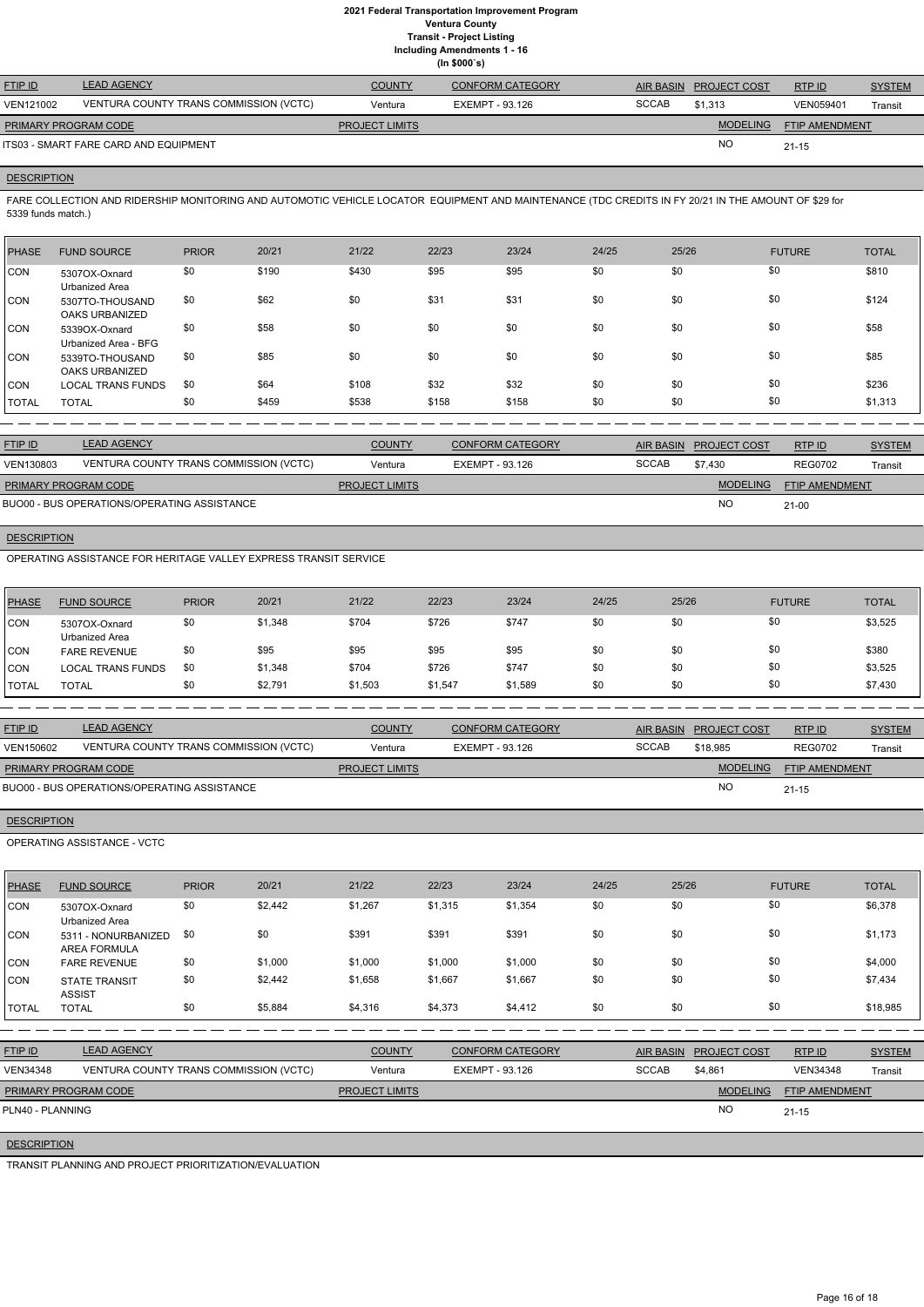# **2021 Federal Transportation Improvement Program Ventura County**

**Transit - Project Listing Including Amendments 1 - 16**

|  | ling Amenaments |
|--|-----------------|
|  | (ln \$000's)    |

|              |                                            |              |         |       | $\cdots$ + $\cdots$ + |         |       |       |               |              |
|--------------|--------------------------------------------|--------------|---------|-------|-----------------------|---------|-------|-------|---------------|--------------|
| <b>PHASE</b> | <b>FUND SOURCE</b>                         | <b>PRIOR</b> | 20/21   | 21/22 | 22/23                 | 23/24   | 24/25 | 25/26 | <b>FUTURE</b> | <b>TOTAL</b> |
| <b>CON</b>   | 5307CAM-CAMARILLO<br><b>URBANIZED AREA</b> | \$0          | \$463   | \$182 | \$250                 | \$257   | \$0   | \$0   | \$0           | \$1,152      |
| <b>CON</b>   | 5307OX-Oxnard<br>Urbanized Area            | \$0          | \$154   | \$241 | \$84                  | \$88    | \$0   | \$0   | \$0           | \$567        |
| CON          | 5307SV-Simi Valley<br>Urbanized Area       | \$0          | \$662   | \$273 | \$356                 | \$0     | \$0   | \$0   | \$0           | \$1,291      |
| <b>CON</b>   | 5307TO-THOUSAND<br>OAKS URBANIZED          | \$0          | \$233   | \$14  | \$129                 | \$136   | \$0   | \$0   | \$0           | \$512        |
| <b>CON</b>   | 5310SV-Simi Valley<br>Urbanized Area - EM  | \$0          | \$0     | \$0   | \$0                   | \$366   | \$0   | \$0   | \$0           | \$366        |
| <b>CON</b>   | <b>LOCAL TRANS FUNDS</b>                   | \$0          | \$378   | \$178 | \$205                 | \$212   | \$0   | \$0   | \$0           | \$973        |
| <b>TOTAL</b> | <b>TOTAL</b>                               | \$0          | \$1,890 | \$888 | \$1,024               | \$1,059 | \$0   | \$0   | \$0           | \$4,861      |

| <b>FTIP ID</b>            | <b>LEAD AGENCY</b>                     | <b>COUNTY</b>         | <b>CONFORM CATEGORY</b> | AIR BASIN    | <b>PROJECT COST</b> | RTPID                 | <b>SYSTEM</b> |
|---------------------------|----------------------------------------|-----------------------|-------------------------|--------------|---------------------|-----------------------|---------------|
| <b>VEN54036</b>           | VENTURA COUNTY TRANS COMMISSION (VCTC) | Ventura               | EXEMPT - 93.126         | <b>SCCAB</b> | \$4.822             | <b>VEN54036</b>       | Transit       |
| PRIMARY PROGRAM CODE      |                                        | <b>PROJECT LIMITS</b> |                         |              | <b>MODELING</b>     | <b>FTIP AMENDMENT</b> |               |
| BUO01 - BUS-CAPITAL LEASE |                                        |                       |                         |              | <b>NO</b>           | 21-06                 |               |

# **DESCRIPTION**

IN VENTURA COUNTY VCTC INTERCITY AND VALLEY EXPRESS CAPITAL LEASE/MAINTENANCE CONTRACT - TDC OF \$85 IN 20/21, AND \$35 IN FY 21/22, 22/23 & 23/24

| <b>PHASE</b> | <b>FUND SOURCE</b>                       | <b>PRIOR</b> | 20/21   | 21/22 | 22/23 | 23/24 | 24/25 | 25/26 | <b>FUTURE</b> | <b>TOTAL</b> |
|--------------|------------------------------------------|--------------|---------|-------|-------|-------|-------|-------|---------------|--------------|
| CON          | 5307OX-Oxnard<br>Urbanized Area          | \$0          | \$631   | \$198 | \$198 | \$198 | \$0   | \$0   | \$0           | \$1,225      |
| CON          | 5307TO-THOUSAND<br><b>OAKS URBANIZED</b> | \$0          | \$611   | \$423 | \$423 | \$0   | \$0   | \$0   | \$0           | \$1,457      |
| CON          | 5339OX-Oxnard<br>Urbanized Area - BFG    | \$0          | \$346   | \$173 | \$173 | \$173 | \$0   | \$0   | \$0           | \$865        |
| <b>CON</b>   | 5339TO-THOUSAND<br><b>OAKS URBANIZED</b> | \$0          | \$77    | \$0   | \$0   | \$423 | \$0   | \$0   | \$0           | \$500        |
| CON          | LOCAL TRANS FUNDS                        | \$0          | \$310   | \$155 | \$155 | \$155 | \$0   | \$0   | \$0           | \$775        |
| <b>TOTAL</b> | <b>TOTAL</b>                             | \$0          | \$1,975 | \$949 | \$949 | \$949 | \$0   | \$0   | \$0           | \$4,822      |

| <b>FTIP ID</b>         | <b>LEAD AGENCY</b>                     | <b>COUNTY</b>         | <b>CONFORM CATEGORY</b> |              | AIR BASIN PROJECT COST | RTPID                 | <b>SYSTEM</b> |
|------------------------|----------------------------------------|-----------------------|-------------------------|--------------|------------------------|-----------------------|---------------|
| <b>VEN54069</b>        | VENTURA COUNTY TRANS COMMISSION (VCTC) | Ventura               | EXEMPT - 93.126         | <b>SCCAB</b> | \$1.558                | <b>VEN54069</b>       | Transit       |
| PRIMARY PROGRAM CODE   |                                        | <b>PROJECT LIMITS</b> |                         |              | <b>MODELING</b>        | <b>FTIP AMENDMENT</b> |               |
| ADM83 - ADMINISTRATION |                                        |                       |                         |              | <b>NO</b>              | 21-00                 |               |

# **DESCRIPTION**

TRANSIT MOBILITY MANAGEMENT INFORMATION CENTER

| <b>PHASE</b> | <b>FUND SOURCE</b>                   | <b>PRIOR</b> | 20/21 | 21/22 | 22/23 | 23/24 | 24/25 | 25/26 | <b>FUTURE</b> | <b>TOTAL</b> |
|--------------|--------------------------------------|--------------|-------|-------|-------|-------|-------|-------|---------------|--------------|
| CON          | 5307OX-Oxnard<br>Urbanized Area      | \$0          | \$477 | \$249 | \$257 | \$0   | \$0   | \$0   | \$0           | \$983        |
| CON          | 5310OX-Oxnard<br>Urbanized Area - EM | \$0          | \$0   | \$0   | \$0   | \$264 | \$0   | \$0   | \$0           | \$264        |
| <b>CON</b>   | <b>LOCAL TRANS FUNDS</b>             | \$0          | \$119 | \$62  | \$64  | \$66  | \$0   | \$0   | \$0           | \$311        |
| <b>TOTAL</b> | <b>TOTAL</b>                         | \$0          | \$596 | \$31' | \$321 | \$330 | \$0   | \$0   | \$0           | \$1,558      |

| <b>FTIP ID</b> | LEAD AGENCY                            | <b>COUNTY</b> | <b>CONFORM CATEGORY</b> | <b>AIR BASIN</b> | <b>PROJECT COST</b> | <b>RTPID</b>    | <b>SYSTEM</b> |
|----------------|----------------------------------------|---------------|-------------------------|------------------|---------------------|-----------------|---------------|
| VEN54070       | VENTURA COUNTY TRANS COMMISSION (VCTC) | Ventura       | EXEMPT - 93.126         | SCCAB            | \$3,000             | <b>VEN54070</b> | Transi        |

NO

# **DESCRIPTION**

21-00

TRANSIT OUTREACH ACTIVITIES (TRANSP DEVEL CREDITS OF \$138 IN FY 20/21 AND \$69 IN FY 21/22, 22/23, & 23/24)

| <b>PHASE</b> | <b>FUND SOURCE</b>                       | <b>PRIOR</b> | 20/21   | 21/22 | 22/23 | 23/24 | 24/25 | 25/26 | <b>FUTURE</b> | <b>TOTAL</b> |
|--------------|------------------------------------------|--------------|---------|-------|-------|-------|-------|-------|---------------|--------------|
| CON          | CMAQ                                     | \$0          | \$600   | \$600 | \$600 | \$600 | \$0   | \$0   | \$0           | \$2,400      |
| <b>CON</b>   | FTA 5307 (FHWA<br><b>TRANSFER FUNDS)</b> | \$0          | \$600   | \$0   | \$0   | \$0   | \$0   | \$0   | \$0           | \$600        |
| I TOTAL      | <b>TOTAL</b>                             | \$0          | \$1,200 | \$600 | \$600 | \$600 | \$0   | \$0   | \$0           | \$3,000      |